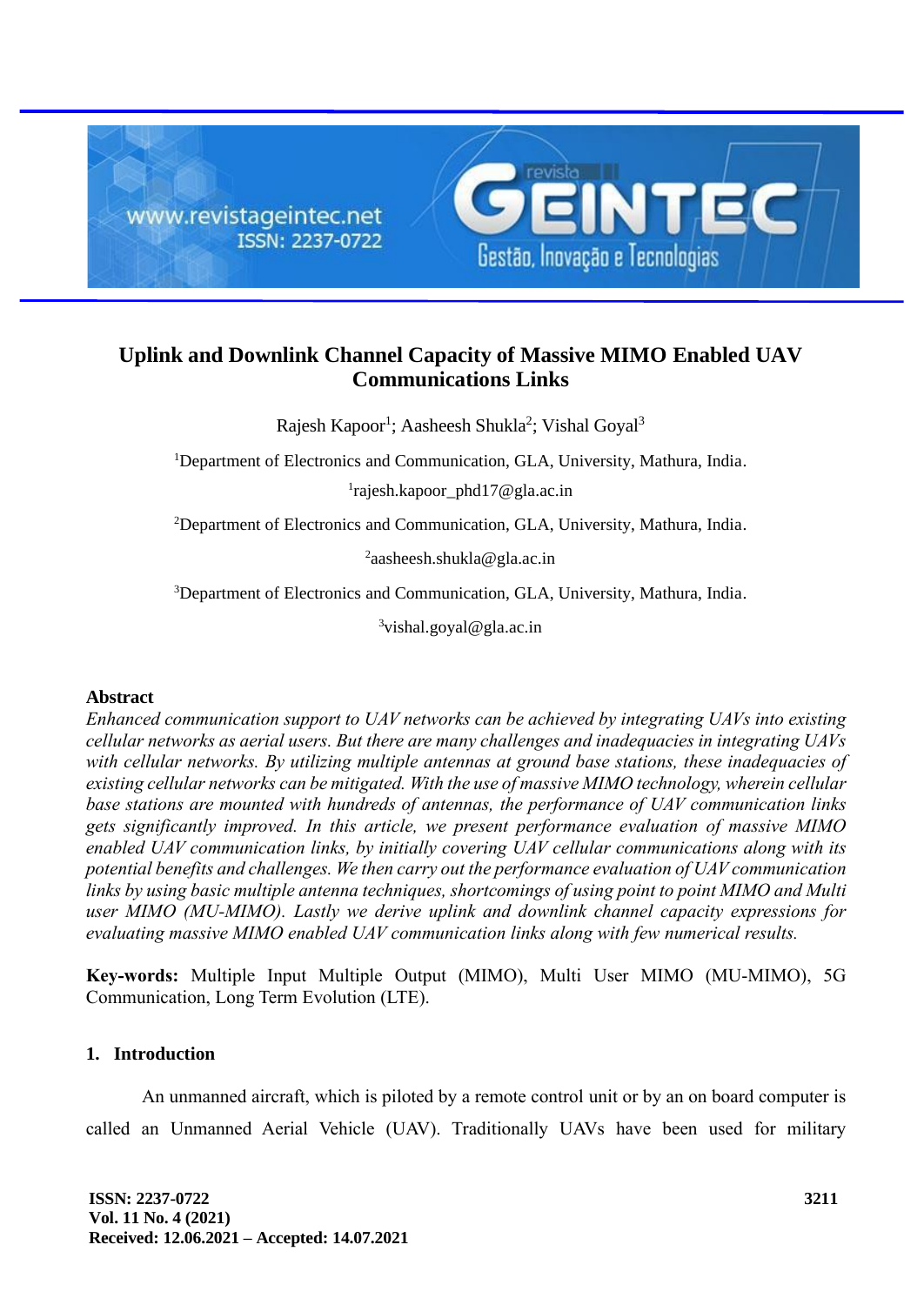applications of battlefield & airspace surveillance and patrolling. However, with the advancements in technology particularly in field of miniaturization of electronic instruments and improvements in control systems, civil applications of UAVs are growing. Civil applications include search operations during natural disasters, crowd or traffic surveillance, wildlife conservation, goods transportation etc [1]-[3]. Easily available low cost quadcopters drones are being regularly used for drone racing and aerial photography. Many such civil applications will emerge in future [4]–[6]. UAVs can also be put into use as aerial platforms for communication such as airborne base stations (BSs) or flying relays. Such arrangement is commonly called UAV assisted communication, which is realized by mounting the communication transceivers to UAVs, for provisioning or enhancing communication services to the users on ground [7], [8]. Similarly, cellular connected UAVs are the one which are used as aerial users/nodes [9], [10]. A swarm of UAVs creating Flying Ad Hoc Networks (FANETs) are being used to support high rate wireless communications in a large geographical area [11].

### **1.1 Cellular Communication Support to UAVs**

Communication link between UAV and its ground station is generally established by use of unlicensed spectrum. The range between a ground station and UAV is primarily limited by unlicensed frequency spectrum used and transmit power. Enhanced ranges can be achieved by already deployed cellular networks, which are no more limited by unlicensed frequency spectrum. If the cellular network delivers the data rate required by a UAV, then UAV will have same range as the coverage of cellular network. Figure 1 shows the connectivity of UAV with ground station using one to one link. Figure 2 shows the connectivity of UAV with a cellular network. Cellular connectivity can support communication between UAVs, between UAV and its operator and between UAV & traffic control. Thus, already established cellular communication networks are optimum choice to support UAV communications. Cellular networks have the resources and potential to fulfill all requirements of UAV communication in terms of global availability, dedicated frequency spectrum, secure channels, SIM (Subscriber Identity Module) and IMEI (International Mobile Equipment Identity) based Identification and superior efficiency.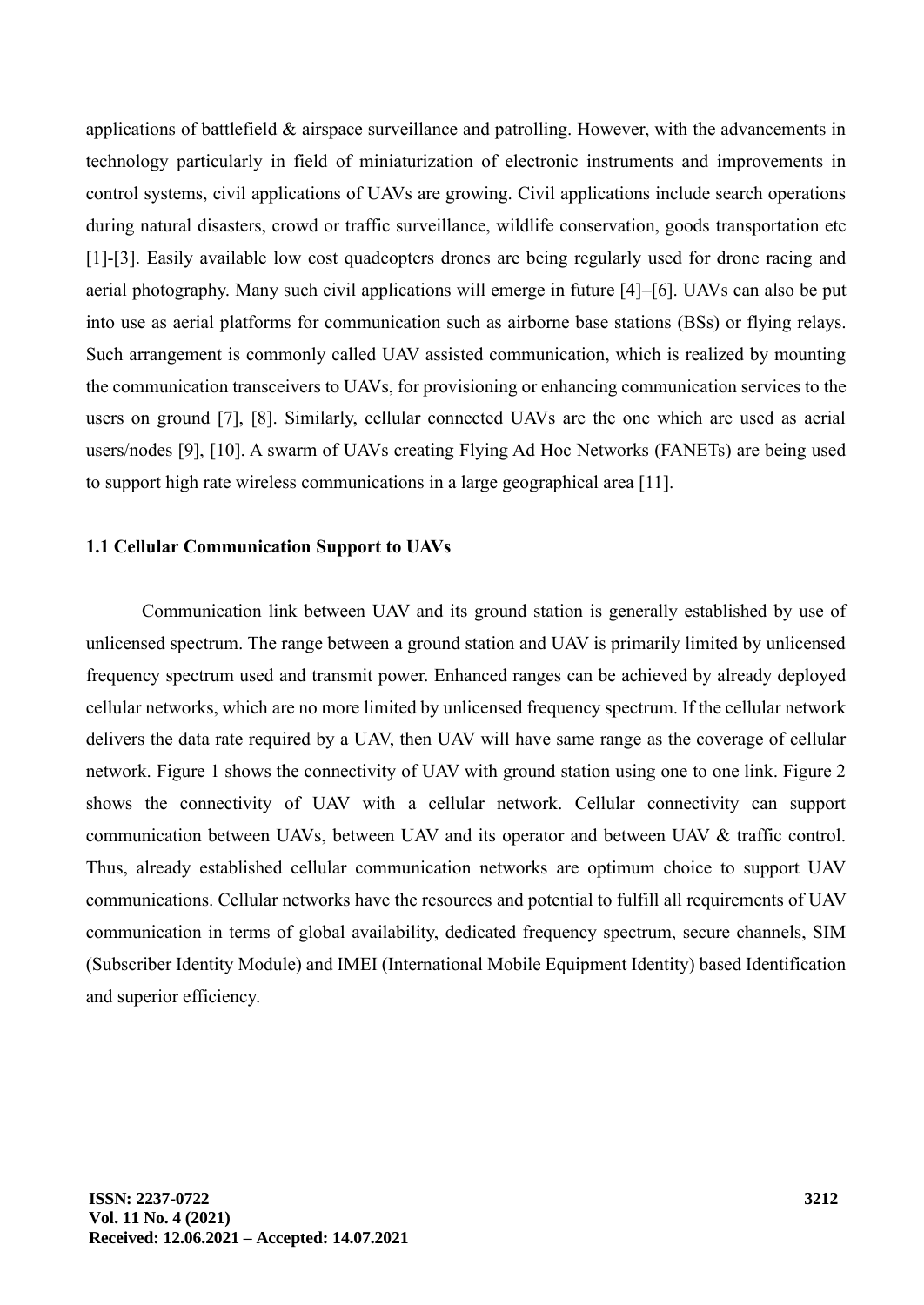



### **1.2 Existing Studies and Tutorials**

Few surveys related to UAV communications have been published in recent past [11]-[14], bringing out the characteristics, requirements and various issues in UAV communication systems. Particularly the communication perspectives for civil applications of UAVs were reviewed in [11]. The issues encountered in provisioning of reliable and stable wireless UAV communication were discussed in [14]. In [15], authors described potentials of provisioning of IoT services from sky based low altitude UAVs communications. Simulated and actual cyber attacks were discussed for reviewing cyber security of UAVs in [16]. In [17], author compared various routing protocols for UAVs, for networking. Propagation channel modeling for air to ground channels was surveyed in [18]. Various measurement methods for channel modeling for UAVs along with characteristics were discussed in [19]. In order to improve UAV mission time, the authors presented various wireless charging techniques in [20]. Protocols and methods of airborne communication network designs were discussed in [21].

#### **1.3 Paper Contributions and Organization**

Although many viewpoints of performance evaluation of UAV communication links have been provided through various existing studies, still there is a need to discuss fresh perspective of performance metrics, by utilization of multiple antennas in base stations. In this paper, we are aiming to give the reader basic understanding of UAV cellular communications. The rest of this paper is outlined as follows: In Section 2, we envision an overview of potential benefits and challenges of provisioning of cellular communication for UAVs. In section 3, we discuss performance of various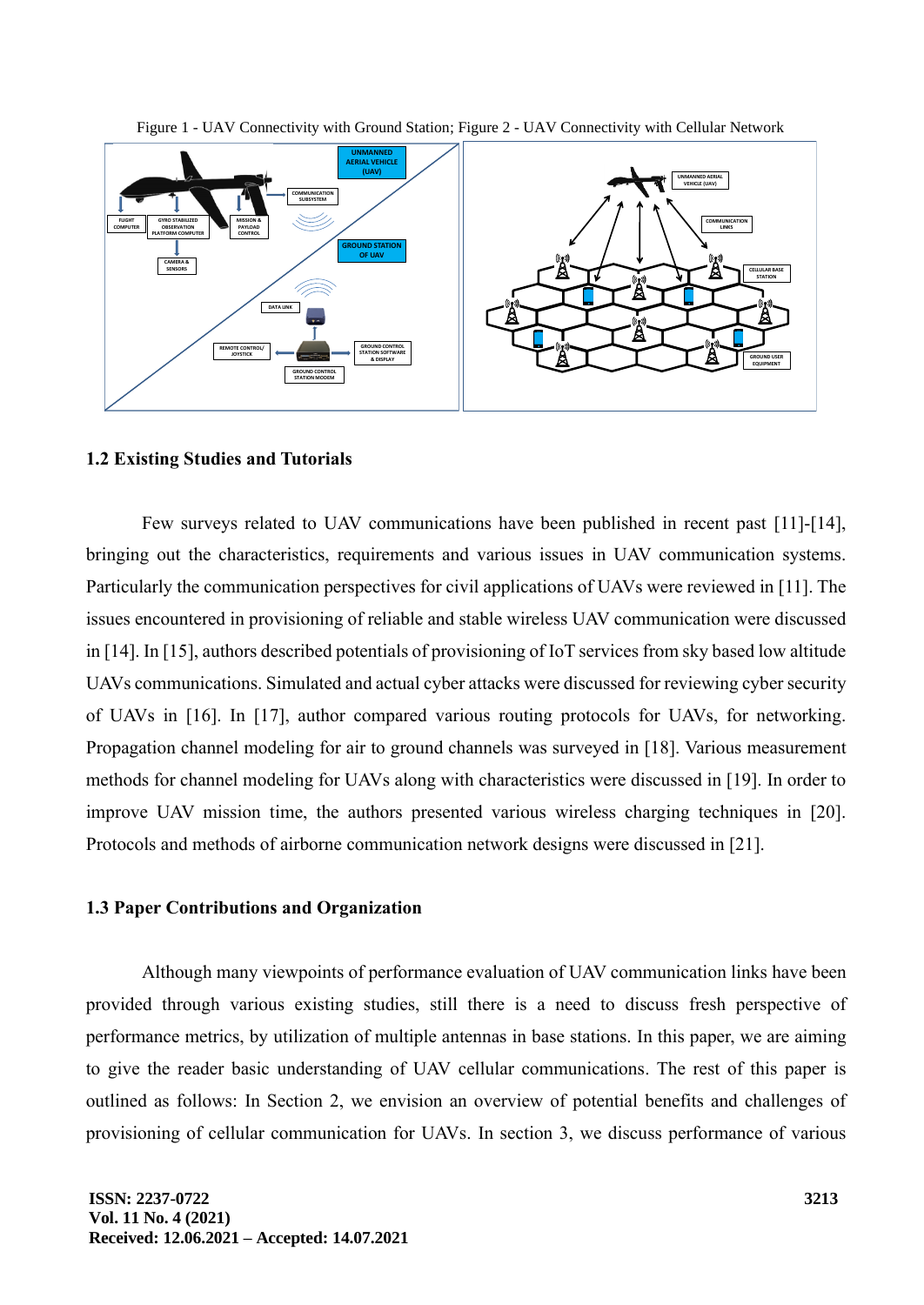basic multiple antenna techniques that can be used for providing cellular communication support to UAVs. In Sections 4 & 5, we explain Multi user MIMO enabled UAV communications and massive MIMO enabled UAV communication respectively. In Section 6, we bring out certain numerical results and key insights. Lastly in Section 7, we present our conclusion.

# **2. Challenges and Inadequacies in Implementation of Cellular Communications for UAVs**

UAVs need features such as high mobility, long range, low latency and high throughput for their communications, which could only be provided by a fresh advance technology [22]. Advance cellular communication technologies when used for UAV communications, provide numerous benefits. Apart from regular telemetry information, a cellular connected UAV gets real time air traffic information, emergency incidents information and weather information. Cellular connectivity enables remote operation of all prior flight manual tasks of UAV operator. Currently deployed, 4G Long Term Evolution (LTE) has wide range of capabilities to support UAV communication. Next generation of cellular technology, 5G has enhanced capabilities to connect more devices at higher data rates. Therefore, 4G/5G cellular communication technologies can be effectively utilized for UAV communications. However, implementing cellular communications for UAV, is a challenge in terms of deployment, channel modeling, network security, energy efficiency etc [23], [24]. The implementation of cellular communication support to UAVs has following challenges:

- **Channel Models**: Being aerial objects, UAVs have typical channel characteristics of 3D space and time variations. These characteristics cause increased complexity of air to ground channels as compared to ground to ground channels. Therefore, for characterizing air to ground channels, conventional channel models are not suitable. UAV to ground channels are dependent on elevation angle, operational altitude, propagation environment etc. Accurate channel models are essential for evaluating system performance.
- **Mobility and Deployment**: UAVs are aerial objects having high mobility and specific channel characteristics. To reduce physical collisions and handovers, these aspects are required to be considered for optimal deployment.
- **Trajectory Control**: Each UAV follows a particular trajectory in air based network comprising of set of UAVs. UAVs have to establish simultaneous links with neighboring UAVs as well as ground user. As a result, because of practical constraint, the identification of optimal flying trajectory for UAVs is a complex task. Therefore, trajectory control is essential to enhance link probability and maintain full coverage of complete target area.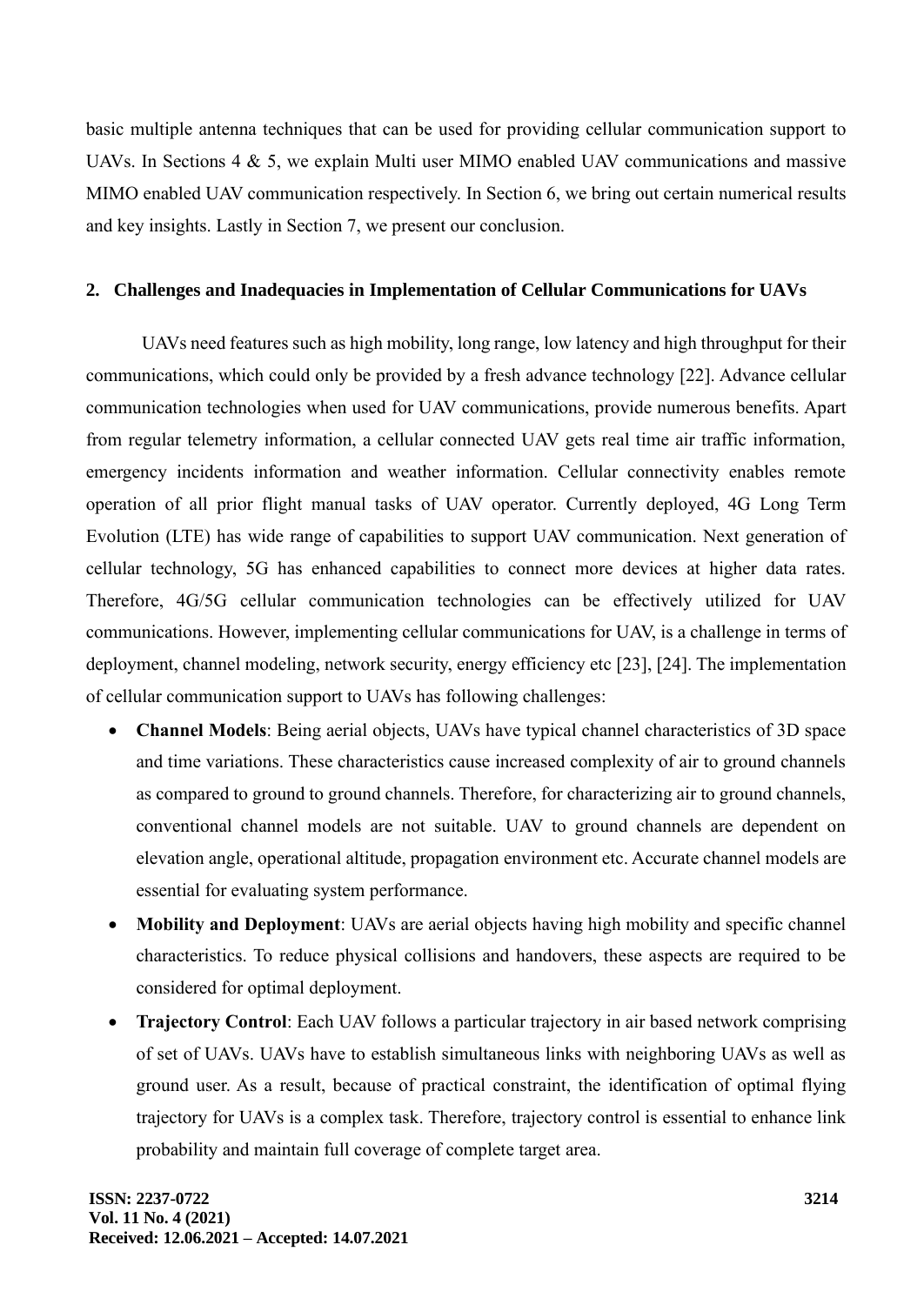- **Altitude of Operation**: Because of size, weight and power constraints of UAVs, different variants of UAVs have different altitudes of operation. Lower altitude of UAV reduces path loss, whereas higher altitude increases LOS connectivity. Therefore, a trade off is required to be struck between path loss and LOS connectivity, by selection of different altitudes for UAVs.
- **Management of Interference**: Co-channel interference is experienced between air to ground channels and ground cellular network. Similar interference may also be experienced between different air to air channels. This may lead to major disruptions in air interfaces. Therefore, appropriate management of interference is a challenge in UAV communications.
- **Energy Limitation**: The mission operating time of UAV is limited by power constraints or energy consumption, which is provided by battery of UAV. Therefore, advance charging technologies are required for longer and persistent operation of UAV mission.
- **Backhaul Links**: Large bandwidth wired links are used for backhaul between ground base stations and core networks. High capacity wireless links are used for backhaul between UAV base station and ground base station. QoS of both aerial and ground users will be limited by these backhaul links.
- **Security of Network**: Cellular networks providing simultaneous communication to aerial and ground users are vulnerable to malicious attacks. This is because of distinct characteristics of both type of users and broadcasting features of LOS transmissions. Therefore, it is essential to formulate network security measures to safeguard cellular networks.

The existing cellular communication networks are found to be non appropriate for few typical requirements of UAVs communications. This is primarily because of the fact that antennas of ground base station are generally tilted towards ground, thereby providing cellular coverage at lower elevation angles and lower altitudes only [25]- [28]. Other major reasons are channel interference from neighboring cells and distinct aerial mobility patterns of UAVs, The inadequacies of existing cellular networks can be removed by utilization of multiple antennas in base stations, because use of multiple antennas have inherent benefits in terms of Beamforming gain, Spatial multiplexing and Spatial diversity.

# **3. Performance of Basic Multiple Antenna Techniques for UAV Communication**

It is understood that the inadequacies of existing cellular networks in providing optimum communication support to UAVs, can be removed by utilization of multiple antennas in base stations.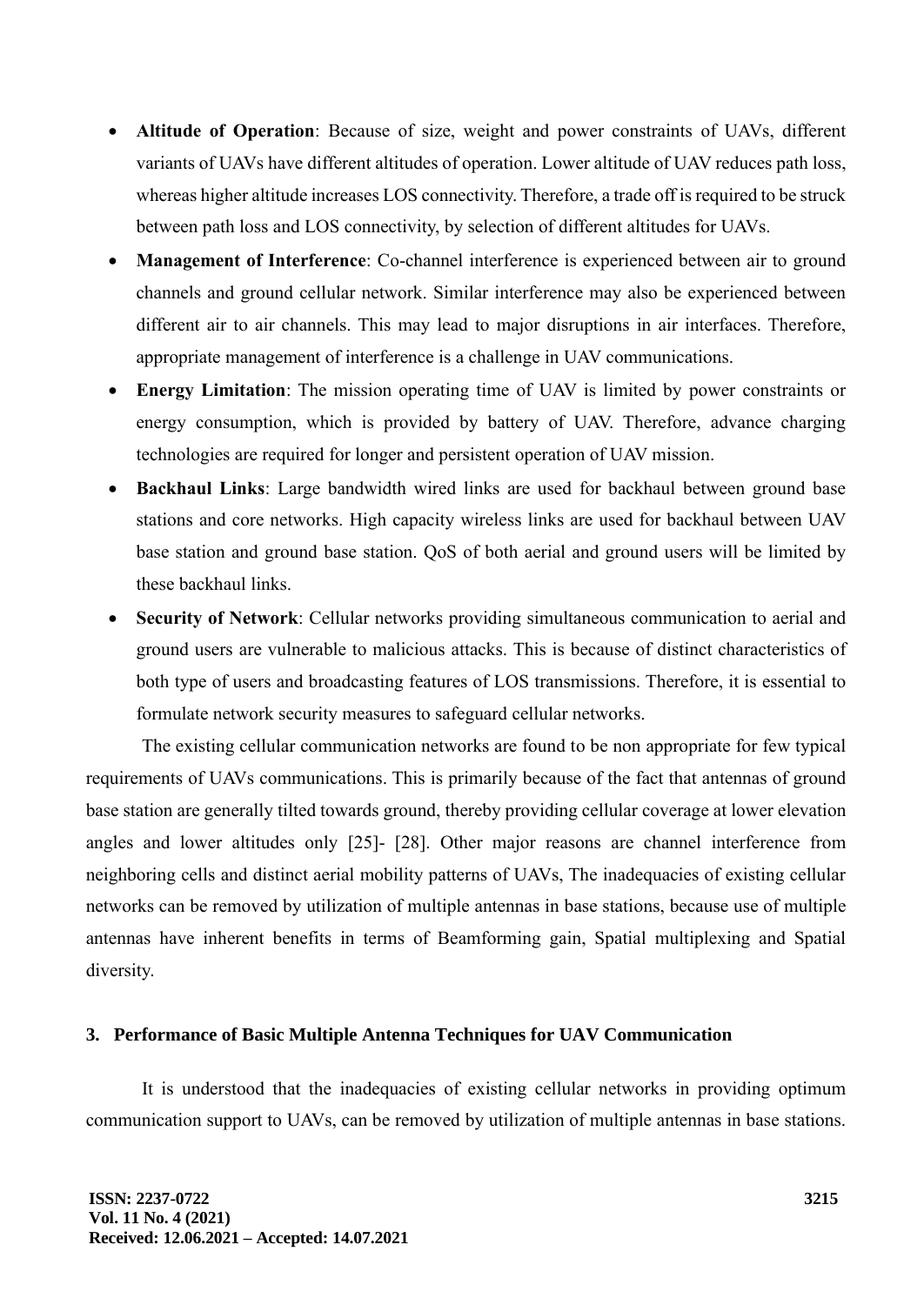We now carry out performance analysis of various multiple antenna techniques, that can be suitably employed for cellular communication support to UAVs.

#### **3.1 Measure of Communication Performance**

For a basic communication channel as shown below, *x* is transmitted symbol with *q* power, *β* is channel gain, *n* is noise and *y* is received signal. All values are complex valued numbers. The receiver guesses the value of *x* based on received signal *y*.



The channel capacity *C* is given as,  $C = \log_2(1 + \frac{q\beta}{N})$  $\frac{q_p}{N_o}$ ) bits per symbol, where, *q* is energy per symbol, *β* is channel gain, *N<sup>o</sup>* is noise variance. Channel capacity is number of bits per symbol that can be transmitted without error. Therefore, it is the performance metric for analyzing communication systems. As the signal is complex valued, it is represented by *B* complex samples per second where, *B* is bandwidth. Therefore, in the capacity expression number of symbols is *B* symbols per second. Channel capacity expression becomes  $C = B \log_2(1 + \frac{q\beta}{N})$  $\frac{q\beta}{N_o}$ ) bits per second. Here,  $q = \frac{P}{B}$  $\frac{P}{B}$ , *P* is power and *B* is number of symbols per second. Therefore, channel capacity expression becomes  $C = B \log_2(1 + \frac{P\beta}{RN})$  $\frac{P\beta}{BN_o}$ ) bits per second, where,  $\frac{P\beta}{BN_o}$  is signal to noise ratio (SNR).

# **3.2 Basic Multiple Antenna Techniques for UAV Communication**

Single input single output (SISO), single input multiple output (SIMO), multiple input single output (MISO) and multiple input multiple output (MIMO) are basic forms of multiple antenna techniques. Diagrammatical representation of these techniques is given in Figures 3 below.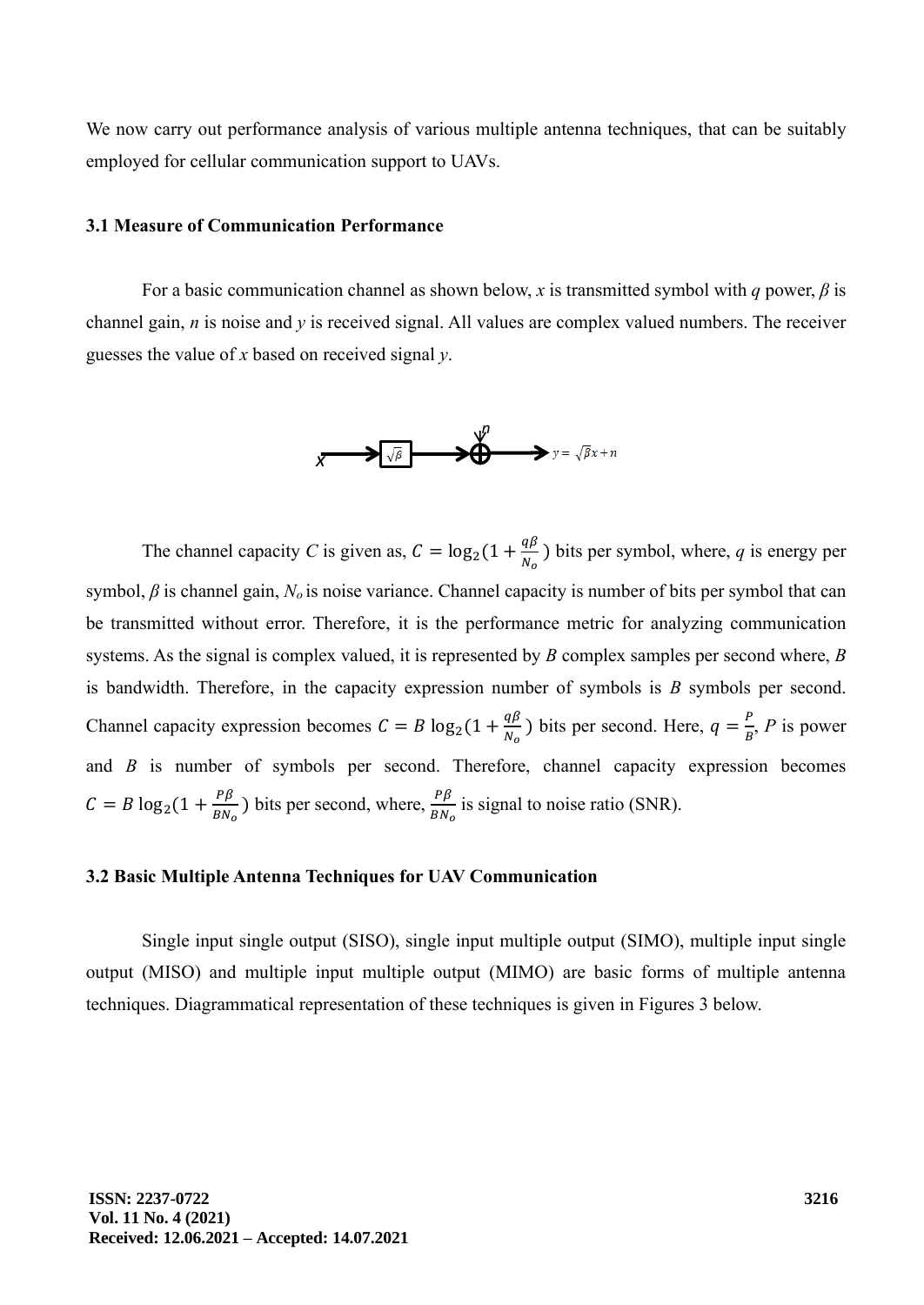

For a basic communication channel, where *x* is energy per symbol, *g* is channel response &  $\beta$ is channel gain i.e  $\sqrt{\beta} = g$  or  $\beta = g^2$ . SISO communication set up has single antenna to transmit and single antenna to receive. The channel capacity is given as  $C = \log_2(1 + \frac{q|g|^2}{N}$  $\frac{g(t)}{N_o}$ ) bits per symbol. For SIMO technique, the communication set up has single antenna to transmit and M antennas to receive. The channel capacity is given by  $C = \log_2(1 + \frac{q||g||^2}{N})$  $\frac{\|g\|^2}{N_o}$ ) bits per symbol,  $\|g\|^2$  is squared norm of channel vector i.e sum of absolute values of square of channel responses for each of M antennas.  $||g||^2 = \sum_{m=1}^{M} |g_m|^2$ , if the channel responses are same, we get M times strong signal (beamforming gain)  $\frac{|g^H y|}{||x||}$  $\frac{g(y)}{\|g\|}$ . For MISO, the communication setup has M transmit antenna and one receive antenna. The channel capacity is given by  $C = \log_2(1 + \frac{q||g||^2}{N})$  $\frac{f(y)}{N_o}$ ) bits per symbol. In the channel capacity of SIMO and MISO, M times larger SNR is achieved, when transmission is done with M antennas and reception with M antennas. When transmission done with M antennas, transmission happens in directive way using beamforming towards UAV i.e M copies of signals are constructively added at UAV side without using more power. When reception is done with M antennas, one antenna (isotropic) is actively transmitting, different copies of signal are being observed, with different channel responses, all copies are added constructively using Maximum ratio combining. M noise terms are not constructively combined. In both transmission and reception using multiple antenna, beamforming gain, proportional to M is achieved.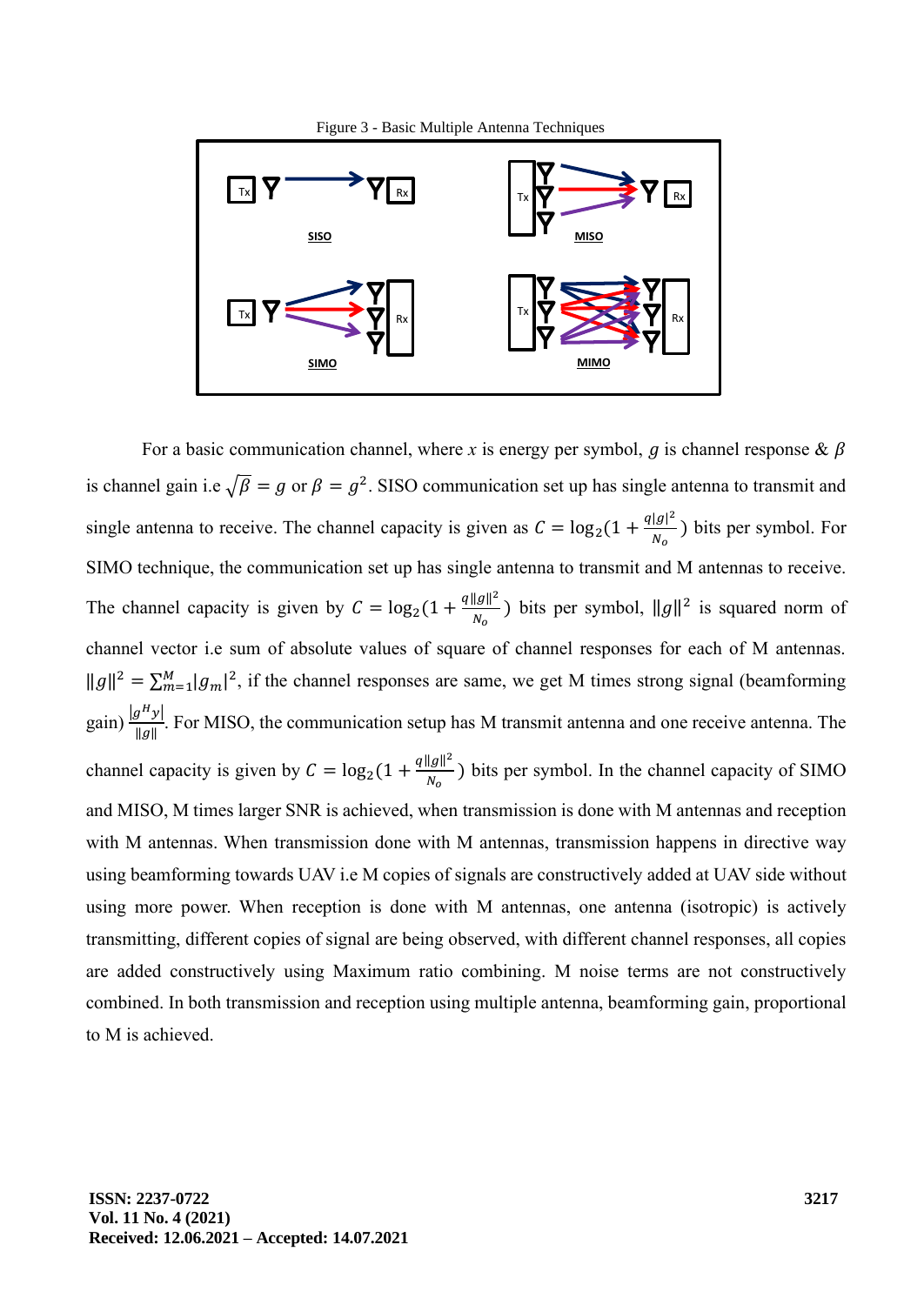#### **3.3 Point to Point Multiple Input Multiple Output (MIMO) Enabled UAV Communication**

Consider K transmit antennas and M receive antennas. Between transmit and receive antennas, we have scalar channel responses from transmit antenna k to receive antenna m,  $g_{m,k}$ . There are total of MK channel responses to be described. Therefore, it is convenient to put them into matrix, where

rows describe receive antenna and columns describe transmit antenna.  $G = |$  $g_{1,1}$  …  $g_{1,K}$  $\vdots$   $\vdots$  $g_{M,1}$  …  $g_{M,K}$ ]. The

received signal at m<sup>th</sup> antenna is given by  $y_m = \sum_{k=1}^{K} g_{m,k} x_k + n_m$ , where,  $g_{m,k}$  is channel response from k<sup>th</sup> transmit antenna to m<sup>th</sup> receive antenna,  $x_k$  is signal from k<sup>th</sup> transmit antenna and  $n_m$  is noise at m<sup>th</sup> receive antenna. Here,  $y = Gx + n$  with  $y_m = \sum_{k=1}^{K} g_{m,k} x_k + n_m$ 

[  $y_1$ ⋮  $y_M$  $=$   $\vert$  $g_{1,1}$  …  $g_{1,K}$  $\vdots$   $\vdots$   $\ddots$   $\vdots$  $g_{M,1}$  …  $g_{M,K}$  $\prod$  $x_1$ ⋮  $x_M$  $| + |$  $n<sub>1</sub>$ ⋮  $n_M$ ]. Consider model given in Figure 4, to find the capacity

of MIMO channel.



The transmitted signal is  $x = V\tilde{x}$  and receiver processing is  $\tilde{y} = U^H y$ . Ideally  $\tilde{y}$  should be equal to  $\tilde{x}$ . U and V are left and right singular vectors for matrix G, by singular value decomposition  $G = U \sum V^H$ . If S is the rank of the channel matrix G such that  $S \le \min(M,K)$ . The singular values  $S_1 \geq ... \geq S_{min(M,K)} \geq 0$ . Then, the channel can be parallelized i.e by this the point to point MIMO is converted into S parallel SISO channels having no interference in between (Figure 5). The representation of singular vector decomposition for S=3 i.e 3 transmit antenna and 3 receive antenna is shown in Figure 6. The channel is divided into three parallel sub channels. For each one them, there is a precoding vector  $V = \begin{bmatrix} v_1 & v_2 & v_3 \end{bmatrix}$  which is selected from their matrix V (one of the columns). Combining vector  $U = \begin{bmatrix} u_1 & u_2 & u_3 \end{bmatrix}$ , is at the receiver side, the strength of sub channel is given by singular value  $S_1, S_2, S_3$ .  $S_1$  is stronger than  $S_2$  and  $S_2$  is stronger than  $S_3$ . Blue is direct path, green & red are scattered paths.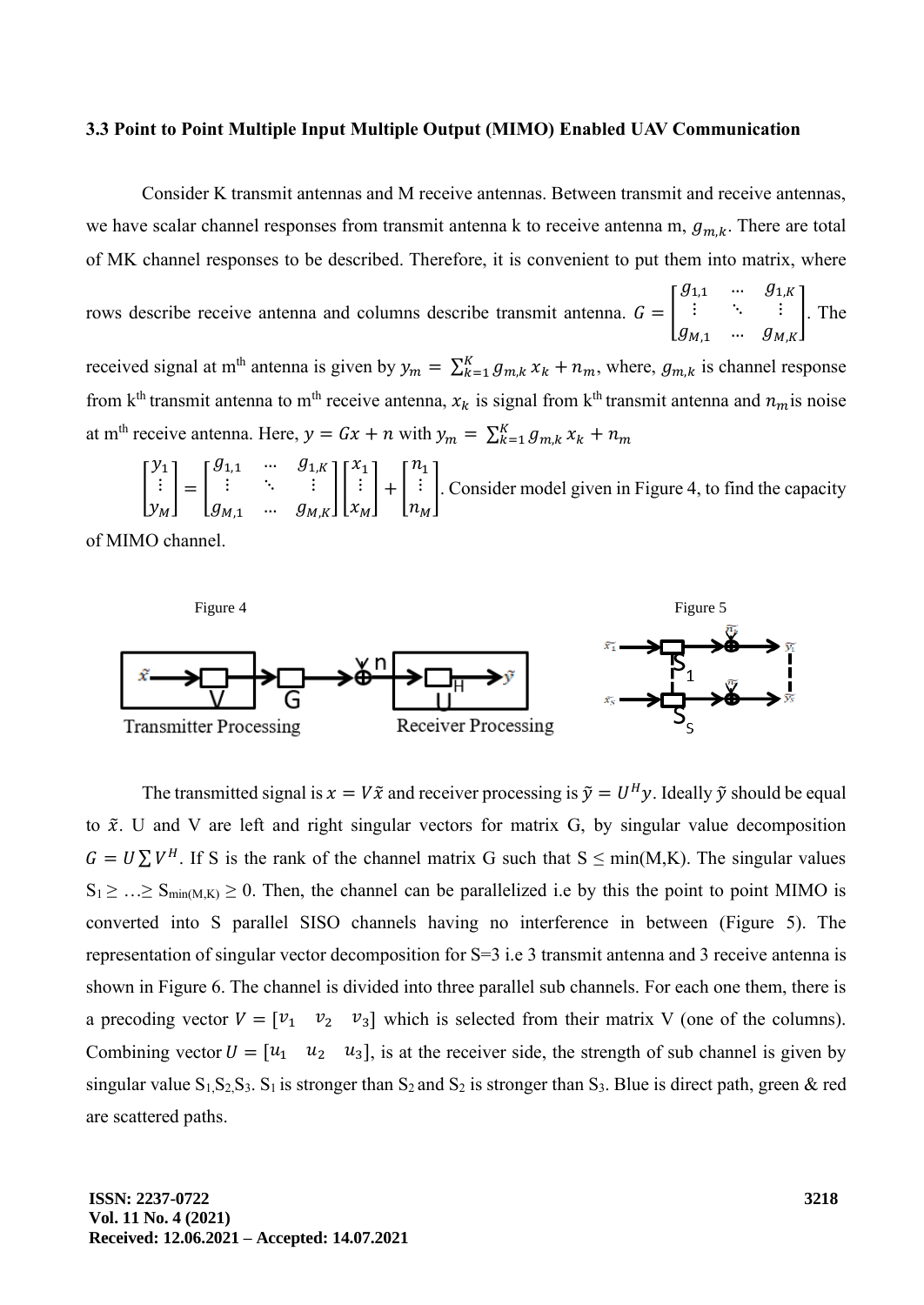

Singular value decomposition creates independent parallel sub channels. The capacity is known for each of the independent channels. Rate of sub channel k is  $C = \log_2(1 + \frac{q_k S_k^2}{N}$  $\frac{k^3k}{N_o}$ ) bits per symbol, where  $q_k$  is transmit power,  $S_k$  is singular value and  $N_o$  is noise power spectral density. Sum rate of all sub channels i.e S parallel channels is given by  $\sum_{k=1}^{S} \log_2(1 + \frac{q_k S_k^2}{N}$  $\frac{S}{k=1} \log_2(1 + \frac{q_k S_k}{N_o})$ . There is a need to maximize it by selecting  $q_1$ , ...,  $q_S$ . Take total transmit power  $q$  and divide it into S parallel channels. Therefore, the capacity of point to point MIMO channel is given by

$$
C = \max_{q_1 \ge 0 \ldots q_s \ge 0} \sum_{k=1}^{S} \log_2(1 + \frac{q_k s_k^2}{N_o})
$$
 bits per symbol,  $\sum_{k=1}^{S} q_k = q$ 

As per Water Filling method of power allocation, in case of low SNR, use only one sub channel and in case of high SNR, give equal power to all sub channels. For SIMO and MISO channel capacity  $C = \log_2(1 + \frac{q||g||^2}{N}$  $\frac{f(x)}{N_o}$ ) bits per symbol, the main benefit is beamforming gain, where SNR grows proportionally with number of antennas. This means a lot for low SNR, but not for high SNR. For MIMO capacity  $C = \max$  $\max_{q_1 \geq 0 \ldots q_s \geq 0} \sum_{k=1}^{S} \log_2(1 + \frac{q_k s_k^2}{N_o})$  $\frac{S}{k}$ =1 log<sub>2</sub>(1 +  $\frac{q_k s_k}{N_o}$ ) bits per symbol, the main benefit is Multiplexing gain, which is much larger thing. It is summation over number of channels. If number of transmit and receive antenna are increased, the capacity is increased linearly. Therefore, after carrying out the performance analysis of various basic multiple antenna techniques for provision of cellular communication support for UAVs, it is ascertained that there is an opportunity to improve the communication performance of the UAV communication links, particularly by increasing the number of antennas.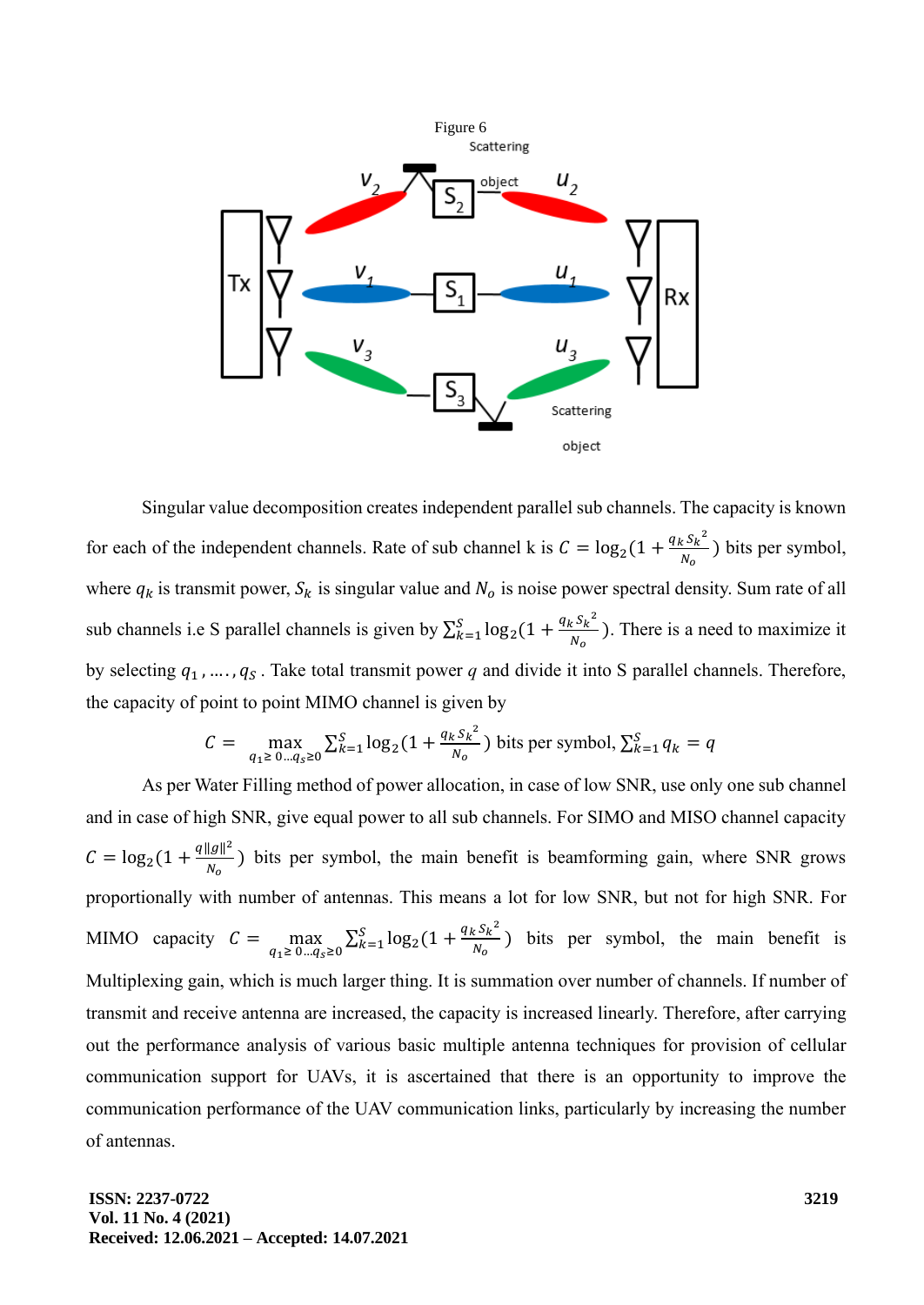#### **3.4 Problems with Point to Point MIMO Enabled UAV Communication**

The multiplexing gain S is equal to rank (G) of channel matrix. Its benefit is that if S is rank of channel matrix, then S signals can be spatially multiplexed at the same time and S times larger capacity is obtained. For LOS,  $S \approx 1$  and for NLOS  $S = min(M, K)$ . Mainly beamforming gain is obtained, high SNR is likely to be LOS, which gets benefitted from multiplexing gain and low SNR is likely to be NLOS, which does not get benefitted from multiplexing gain. As shown in Figure 7, there is not much difference in capacity at low SNR (Faster scaling), at high SNR high capacity (NLOS) is achieved but not much multiplexing gain. Also the multiplexing gain is given by min (M,K), therefore, there is a necessity to have multiple antennas and UAVs can not have many antennas.

The option to improve is to consider Multiuser MIMO (MU-MIMO), where base stations have multiple antennas and UAV or any other user has single antenna. In MU-MIMO as shown in Figure 8, the uplink is links from UAVs to base station i.e multi point to point MIMO, as different UAVs at different locations transmit different signals at the same time. The downlink is the links from base stations to UAVs i.e point to multipoint MIMO as different beams are transmitted from base station to different UAVs at same time and frequency. It is called MIMO because base station has multiple antenna and UAVs are located at multiple points where antennas are located, even if UAV/user has single antenna. Hereafter in this paper, UAVs shall be considered as any other user of cellular network.



Assume that two UAVs want to communicate with base station, power per UAV is P watts, bandwidth is B and noise power spectral density  $N_0$ . Orthogonal multiple access means UAVs need to share bandwidth in orthogonal manner i.e divide bandwidth as  $\alpha$ B to UAV1 and  $(1-\alpha)$ B to UAV2. If  $\beta$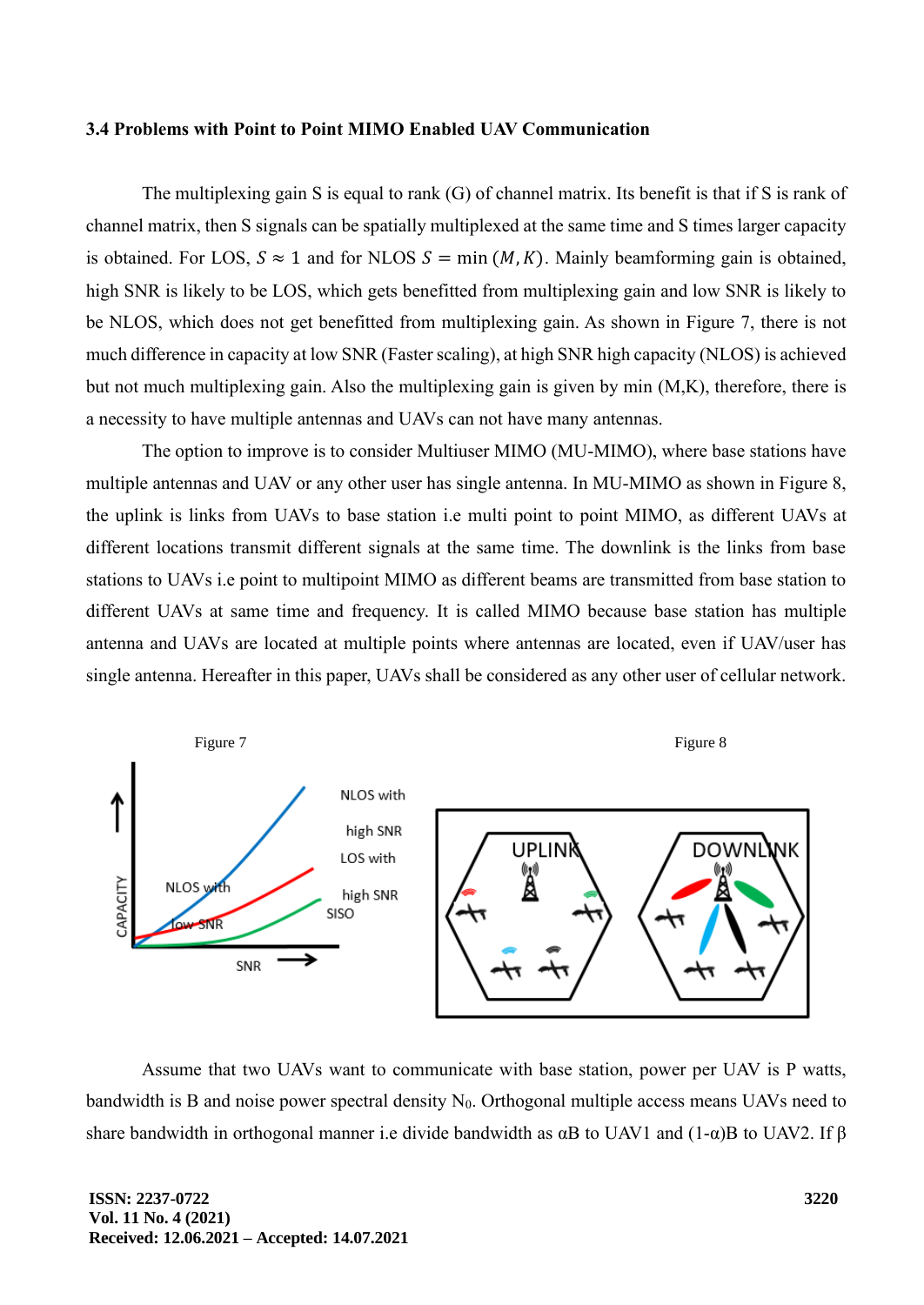is the channel gain, both UAVs have same channel quality. Two achievable rates are computed as  $R1 = \alpha B \log_2(1 + \frac{P\beta}{\alpha B N})$  $\frac{P\beta}{\alpha BN_0}$ ) and  $R2 = (1 - \alpha)B \log_2(1 + \frac{P\beta}{(1 - \alpha)})$  $\frac{(1-\alpha)BN_0}{(1-\alpha)BN_0}$ . For different values of  $\alpha$ , different rates are achieved. There is a need to identify perfect operating point between two rates. With non orthogonal multiple access, both UAVs transmit simultaneously at same bandwidth and rate/capacity regions helpful in achieving all operating points are obtained by means of time sharing. That is the motivation to serve multiple users at same time in uplink. Consider K single antenna UAVs and M base station antennas as shown in Figure 9.



Let  $g_i^j$  be the channel response from UAV i to antenna j, where i is the UAV transmitting the signal and j is the base station antenna receiving the signal. The signals transmitted by K UAVs are called data signals  $x_1, \ldots, x_K$  and signals received at base station are called  $y_1, \ldots, y_M$ . Signals from UAV 1 are received by all antennas at base station. Similarly for each UAV, mix of signals from multiple UAVs are received by all antennas at base station and its task is to separate them and that would be particularly easy if there are atleast as many base station antennas as UAVs.

#### **4. Multiuser MIMO (MU-MIMO) Enabled UAV Communication**

The received signal *y* is given as  $y = \sqrt{\rho_{ul}} Gx + w$ , where  $\sqrt{\rho_{ul}}$  is normalizing SNR i.e noise variables are also included in  $\sqrt{\rho_{ul}}$  and thus, *w* has *I<sub>M</sub>*. Writing these signals in matrix form  $1<sup>1</sup>$ 

$$
y = \begin{bmatrix} y_1 \\ \vdots \\ y_M \end{bmatrix} G = \begin{bmatrix} g_1^1 & \dots & g_K^1 \\ \vdots & \ddots & \vdots \\ g_1^M & \dots & g_K^M \end{bmatrix} x = \begin{bmatrix} x_1 \\ \vdots \\ x_K \end{bmatrix} w = \begin{bmatrix} w_1 \\ \vdots \\ w_M \end{bmatrix}.
$$
 The parameters are normalized i.e SNR is  $\rho_{ul}$ ,

each UAV signal is power limited as  $E\{|x_K|^2\} \le 1$  and normalized noise  $w \sim CN(0, I_M)$ . This is same as point to point MIMO, but with slight differences.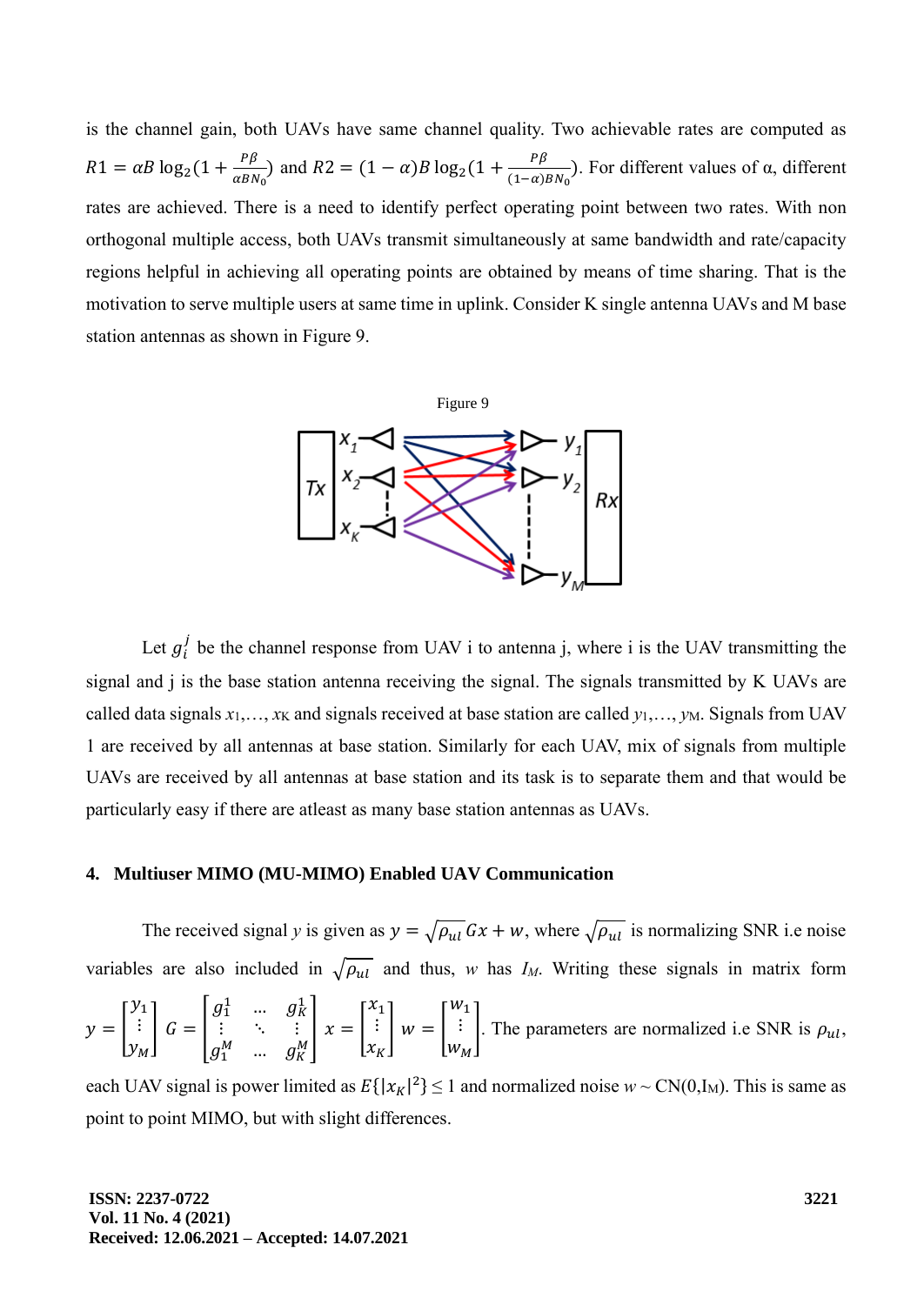- **UAVs do not cooperate:**  $x_1, \ldots, x_k$  are independent data signals, which is very different from point to point MIMO case where orthogonal vector *x* was created by taking an information signal multiplied with the matrix coming from singular value decomposition of the channel and that way take the information and spread it out over antennas in different ways. But here, these are independent signals as UAVs have own signals to be transmitted.
- **Each UAV cares about own performance:** Instead of one performance matrix describing complete system, k user capacities are to be cared instead of just one capacity. Even if spatial multiplexing is done, S different signals in point to point MIMO, S parallel channels and sum of capacities needs to be cared. Here, k UAVs are interested in their specific rate of capacities.
- **Each UAV has its own power budget**: In point to point MIMO, where signals are spread over different sub channels and complete power is distributed among various sub channels. Here, every UAV has its own power, own power amplifier and battery.
- **The channel matrix G is modeled differently from point to point MIMO case**: Even if the equation  $y = Gx + n$  is similar. Each column of g is modeled as SIMO channel i.e one UAV to multiple antennas of base station, that column can be modeled as earlier one but different columns are modeled differently because different UAVs are at different propagation conditions. Thus, there is bigger chance that channel matrix *G* has good properties. High rank gives possibility of communication with more data.

#### **4.1 Sum Capacity of MU-MIMO Enabled Communication Uplink (UL)**

For  $y = \sqrt{\rho_{ul}} Gx + w$ , where  $\sqrt{\rho_{ul}}$  is SNR, *G* is channel matrix, *x* is transmitted signal and *w* is noise vector. Assume channel *G* is deterministic, all UAVs are transmitting with full power.  $x \sim CN$ (0,IM), covariance matrix is identity matrix because all elements in *x* are independent of each other and have noise variance 1. Therefore, it is like point to point MIMO channel, but with a suboptimal signal covariance matrix  $Q = I_M$ , which was not the optimal choice because UAVs are not cooperating. The sum rate is given as, Sum rate:  $R_1 + R_2$  ..... +  $R_k = log_2(det(I_M + \rho_{ul}GG^H))$ . This is sum capacity of MU-MIMO enabled UAV communication system. Achieved by successive interference cancellation, decoding order determines who gets which share. As done earlier in case of non orthogonal access. For UL capacity region k=2, where region contains all  $(R_1, R_2)$  satisfying  $R_1 \leq \log_2(1 + \rho_{ul} ||g_1||^2)$  and  $R_2 \leq \log_2(1 + \rho_{ul} \|g_2\|^2)$ . Thus,  $R_1 + R_2 = \log_2\left(det(I_M + \rho_{ul}GG^H)\right)$  where  $G = [g_1, g_2]$ . It can be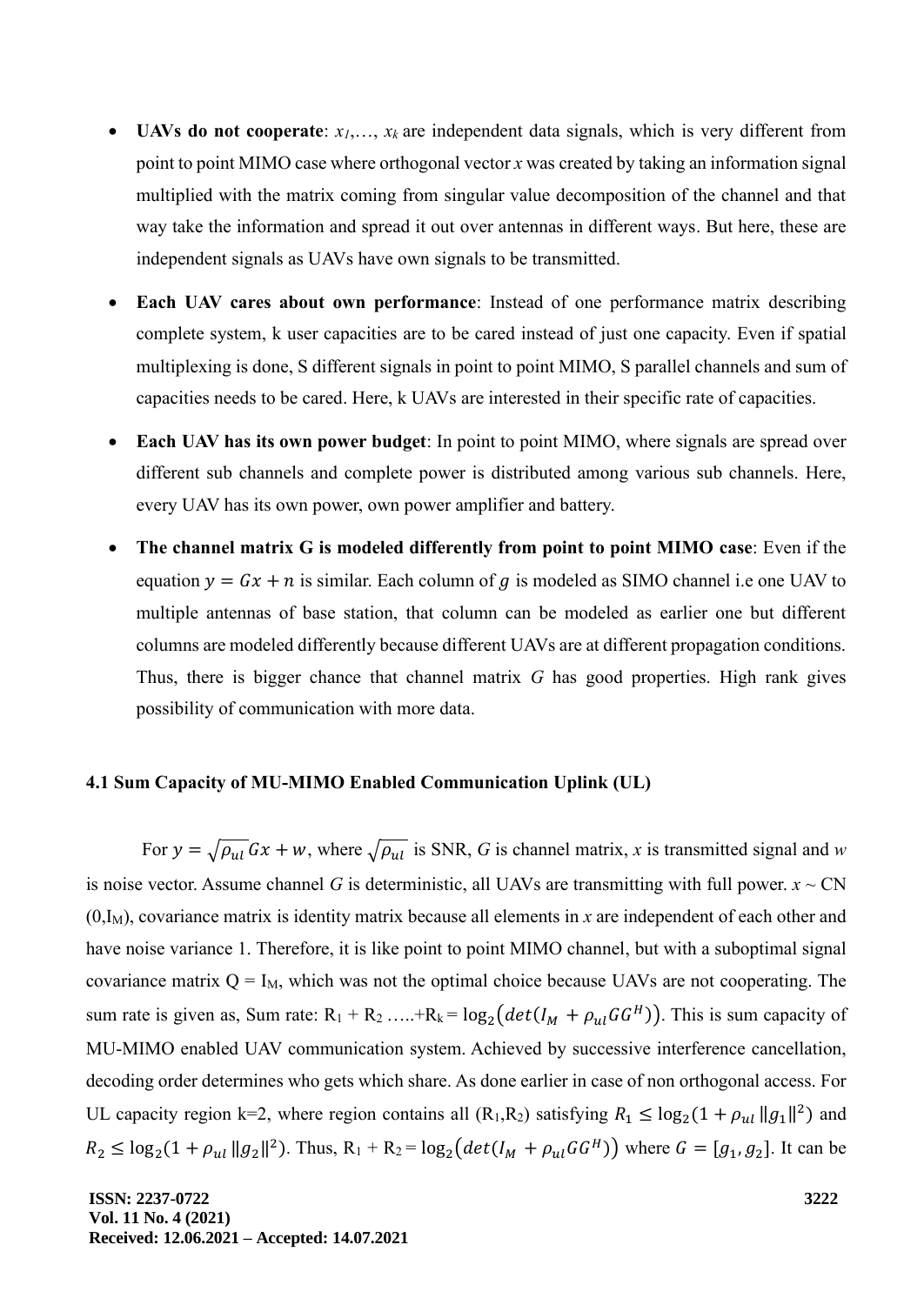concluded that large multiplexing gains are hard to achieve in practice in point to point MIMO technique. Multi user MIMO is a similar system model but has key differences in terms of independent UAVs, different power and different performance. It has capacity & rate regions and orthogonal & non orthogonal access.

#### **5. Massive MIMO Enabled UAV Communication**

#### **5.1 MU-MIMO vs Massive MIMO Enabled UAV Communication**

Conventional MU-MIMO has base station antennas  $M \leq 8$ , UAVs per cell  $K \leq 4$  and is used in LTE, WiFi, etc, which seldom reaches to min  $(M,K) = K$  capacity gain. In these cases multiplexing gain that is achieved in point to point system is the minimum number of transmit and receive antennas. Then ideally MU-MIMO enabled UAV communication system should provide capacity gain compared to size of system equal to minimum number of base station antennas and UAVs, which is equal to number of UAVs as there are fewer UAVs compared to base station antennas. However, these type of gains are seldom achieved here because it is hard to operate these systems considering in practice, channel estimation is taken into account. Therefore, Massive Multiuser MIMO called Massive MIMO in short, is used to deals with this problem. Massive MIMO enabled UAV communication system has base station antennas  $M \approx 100$  and UAVs per cell  $K \approx 10$  or more. Massive MIMO has more directive signals, less randomness in channels, larger beamforming gain and less interference between UAVs. Characterizing feature of Massive MIMO are much more antennas than UAVs and  $min(M,K)=K$  ideally achievable capacity gain.

# **5.2 Channel Coherence**

Wireless communication channel is linear time invariant (LTE) or not? The linearity is guaranteed by the Maxwell equation. When transmitter, receiver or something in propagation is changing, then it is not time invariant. Wireless communication channel is generally not time invariant. However, when particular short duration of time is considered, then it is approximate time invariant. The time which is approximately time invariant is the coherence time  $(T<sub>C</sub>)$ . It is the time where everything known can be utilized to analyse this channel. Coherence time is given by  $T_c = \frac{\lambda}{2}$  $\frac{\lambda}{2\nu}$ , where,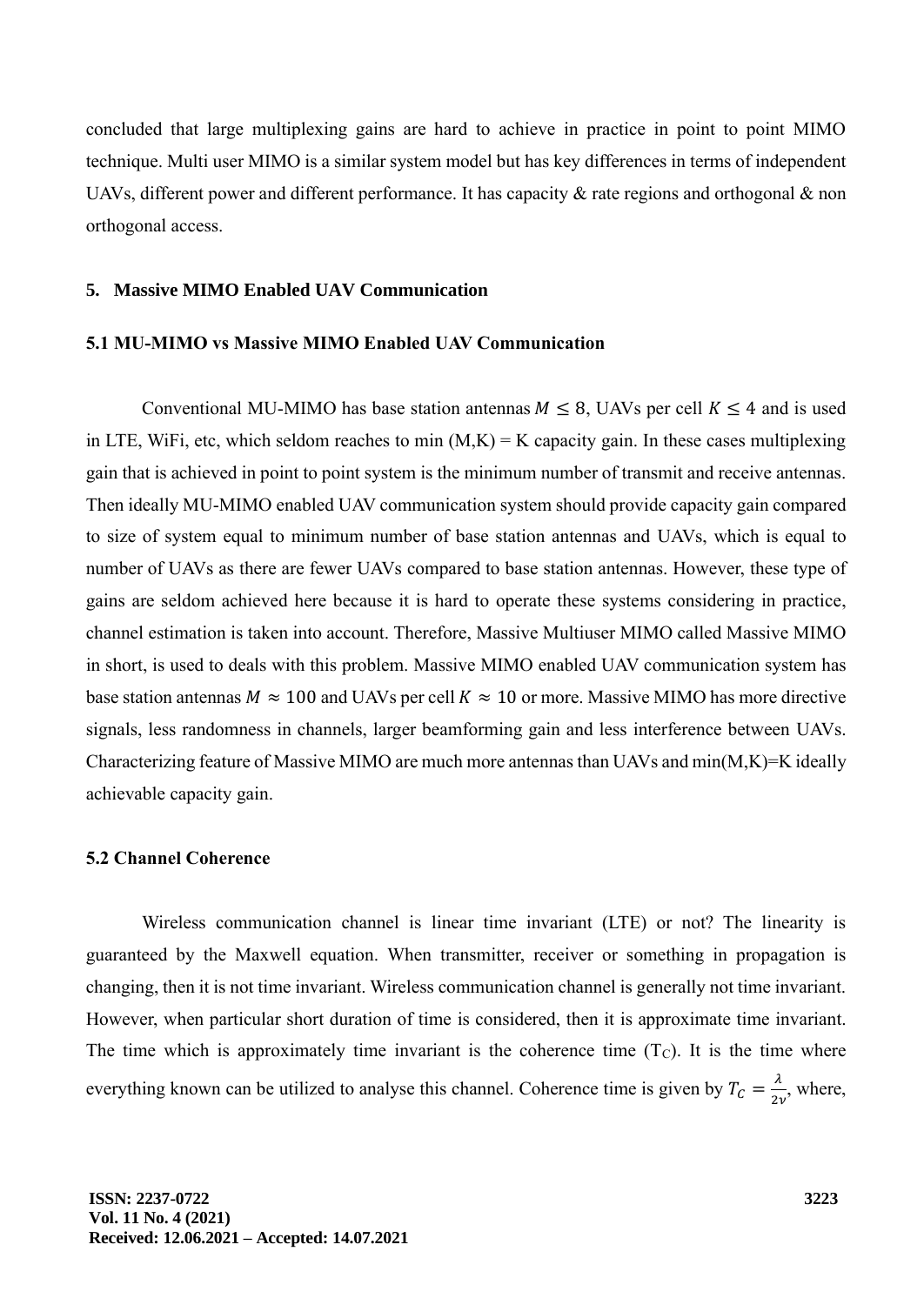$\lambda$  is wavelength and  $\nu$  is speed i.e how much time does it takes to move half wavelength or when the transmitter or receiver has moved half wavelength then the channel can not change substantially.

When operating within coherence time, the channel from transmitter to receiver can be analyzed as time invariant system. However, there is one more property, that is whether the channel is time dispersive or not i.e when signal is transmitted then whether this signal gets spread out in time or not. Some dispersion is natural in wireless communication because of typical multiple propagations with time delay, with distance spreading out the signal over time. However, in frequency domain, frequency is changed, there is dispersion/variations, but on assumption or selection of short duration/interval of frequency, then it appears that frequency response is constant. This is called coherence bandwidth  $(B_C)$ , the bandwidth over which the frequency response  $G(f) \approx g$  is almost constant. That means on going back to time domain, the channel response is  $g(t) = g \delta(t)$ , where g is constant. Therefore, to represent this channel only complex valued constant is required to be known. Coherence bandwidth varies a lot depending on different scenarios, sometimes there are more rapid changes and sometimes less rapid changes. Therefore, coherence bandwidth is given by  $B_c = \frac{c}{|d_{\text{max}}|}$  $\frac{c}{|d_{max}-d_{min}|}$  Hz, where  $d_{max}$  is the distance of maximum propagation delay and *dmin* is shortest propagation path. Coherence bandwidth is inversely proportion to Path length difference.

Block fading model of coherence interval is shown at Figure 10. Divide bandwidth into different pieces such that each piece has width equal to *B<sup>C</sup>* and divide time resources into column intervals equal to *TC*. Each block is coherence interval with bandwidth as coherence bandwidth *B<sup>C</sup>* and time interval as coherence time *TC*. Within one coherence interval there is a constant channel but it is described as only one scalar i.e channel between one transmitter antenna and one receiver antenna. As per Nyquist channel sampling theorem, channel interval is described by a scalar  $\tau_c = B_c T_c$  complex samples within a coherence interval. How many times this channel can be used within a coherence interval can be figured out. Therefore, operation of communication system can be broken down into coherence intervals and within coherence intervals, channel behavior needs to be learned. It can be used as multi carrier system, where each of coherence interval represents one sub carrier or one set of sub carriers. This is an example of fast fading channel.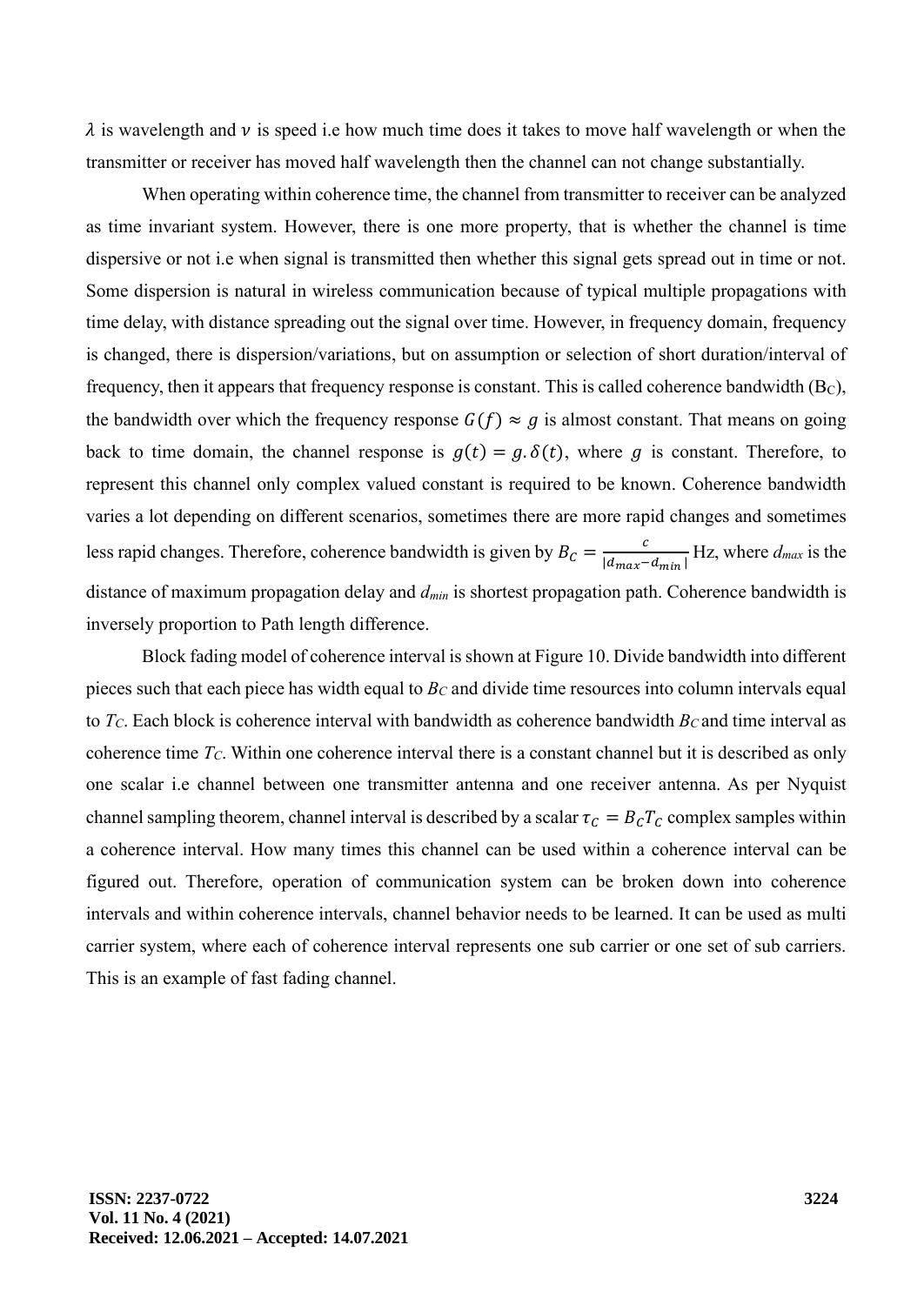

**5.3 Motivation for Massive MIMO Enabled UAV Communications**

**Favourable Propagation**: For K=2, Sum capacity is given as  $R_1 + R_2 = \log_2(det(I_M + I_M))$  $\rho_{ul}GG^H$ ) =  $\log_2 \left( det(I_M + \rho_{ul}G^H G) \right)$ . If  $G = [g_1, g_2]$ , then  $G^H G = \begin{bmatrix} ||g_1||^2 & g_1^H g_2 \ g_1^H g_2 & \frac{d}{2} \end{bmatrix}$  $g_2^Hg_1$   $||g_2||^2$ . Expanding the sum capacity  $\log_2\left(det(I_M + \rho_{ul}GG^H)\right) = \log_2\left((1 + \rho_{ul} ||g_1||^2)\log_2(1 +$  $\rho_{ul} \|g_2\|^2$ ) $-\rho_{ul}^2 |g_1^H g_2|^2$ )  $\leq \log_2(1 + \rho_{ul} \|g_1\|^2) + \log_2(1 + \rho_{ul} \|g_2\|^2)$ . Here, first term  $\log_2(1 + \rho_{ul} ||g_1||^2)$  is the capacity of UAV 1 and the second term  $\log_2(1 + \rho_{ul} ||g_2||^2)$  is the capacity of UAV 2. The equality in above equation will be if and only if  $g_1{}^H g_2 = 0$ . If two channel vectors  $g_1{}^H g_2$  have inner product 0, then sum capacity is equal to the capacity of individual UAVs. Capacity region is square because there is no interference at all as both UAVs are orthogonal vectors. That is what is required to be achieved in practical system. The aim is to somehow achieve that channel vectors of different UAVs to be orthogonal. That is the motivation of massive MIMO called Favourable Propagation. Consider two M antenna channels  $g_1 \& g_2$ . The inner product  $|g_1{}^H g_2|/M$  converges to zero as  $M \to \infty$ . That means there is less interference between UAVs when there are many antennas. Less interference is because of beamforming gain and beamwidth i.e focusing the signal towards UAV and power of focusing in not creating any power, it means more and more focused signals are sent and focusing the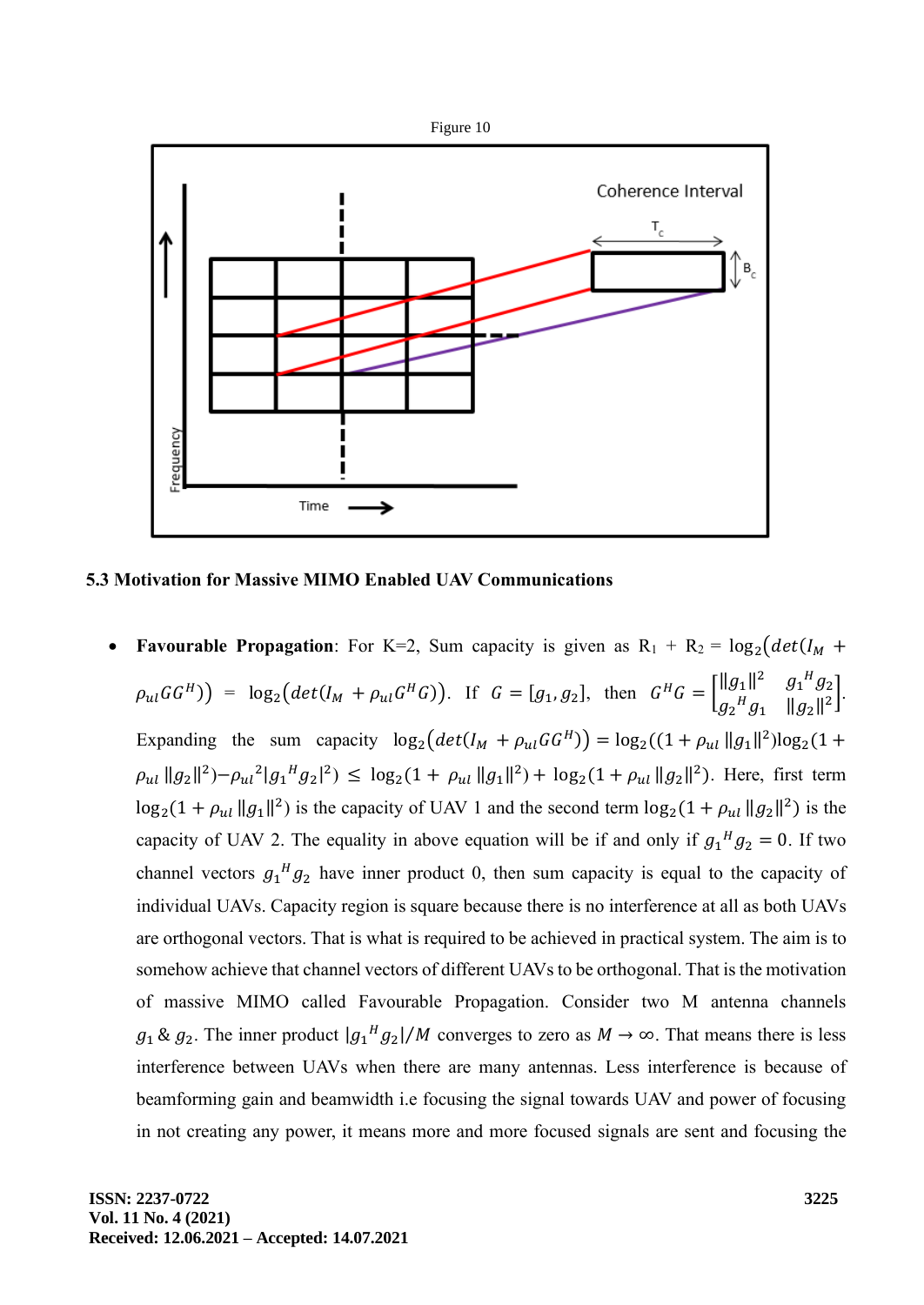power towards the receiver and then less interference is going to be leaked into other directions. As soon as UAVs are not at same location they will see less interference.

- **Channel Hardening**: Another motivating property of massive MIMO is Channel hardening. Consider M antenna channel with channel vector  $g \sim CN (0, I_M)$ , covariance matrix is identity matrix because all elements is  $g$  are independently distributed. Normalized channel gain  $\|g\|^2$  $\frac{g_{\parallel}}{M}$ , has mean M/M = 1 and and variance 1/M. This means that mean value is not affected by number of antennas, but variance is reducing. If more and more antennas are added, the realization will be closer and closer to mean value as variance is reducing. As the consequence of spatial diversity, the squared norm of channel vector is  $||g||^2 = E{||g||^2}$ , where  $E{||g||^2}$  is the mean value. The probability that one antenna sees very bad or large channel realizations could be consequential. But when large set up is considered, independent channel realizations, will all start to behave in more deterministic manner. The squared norm of channel vector will be approximately mean value, when antennas are large. Another benefit as the consequence of beamforming gain is  $||g||^2 \approx M$ , when *M* is large.
- **Asymptotic Motivation:** Consider two UAVs sending uplink signals  $x_K$  for K=1 or 2. Channel  $g_K = [g_K^1$  ...  $g_K^M]^T \sim CN(0, I_M)$ , noise  $w \sim CN(0, I_M)$  and received signal  $y = g_1 x_1 + g_2 x_2 + w$ . When *y* is being received, taking a linear detector i.e for UAV 1,  $\tilde{y}_1 = a_1^H y = a_1^H g_1 x_1 + a_1^H g_2 x_2 + a_1^H w$ . Here, the signal remains i.e  $a_1^H g_1 = \frac{g_1^H g_2}{M}$  $\frac{g_1}{M}g_1 =$  $\|g\|^2$  $\frac{g_{\parallel}}{M}$   $\longrightarrow_{\infty} E[|g_1^1|^2] = 1$ , because of channel hardening property. Interference vanishes i.e  $a_1{}^H g_2 = \frac{g_1^H}{M}$  $\frac{g_1}{M} g_1 \longrightarrow_{\infty} E[g_1^{1*} g_2^1] = 0$ , because of favourable propagation property. Noise vanishes i.e  $a_1^H w = \frac{g_1^H w}{M}$  $\lim_{M} w \longrightarrow_{M \to \infty} E[g_1^{1*} w_1] = 0$ , because of favourable propagation property. Therefore,  $\tilde{y} = 1 + 0 + 0 = 1$  or  $x_1$ . This means for noise free and interference free communication  $\tilde{y} \xrightarrow[M \to \infty]{} x_1$ .

#### **5.4 Estimation of Channel Response**

One of the challenges in massive MIMO enabled UAV communication is that in every coherence interval, communication channel needs to be learnt, to learn channel response. Channels are K UAVs with M length channel vectors. MK coefficients are to be estimated, to learn in each coherence interval. There is a requirement to learn because it is unknown to start with at transmitter and receiver.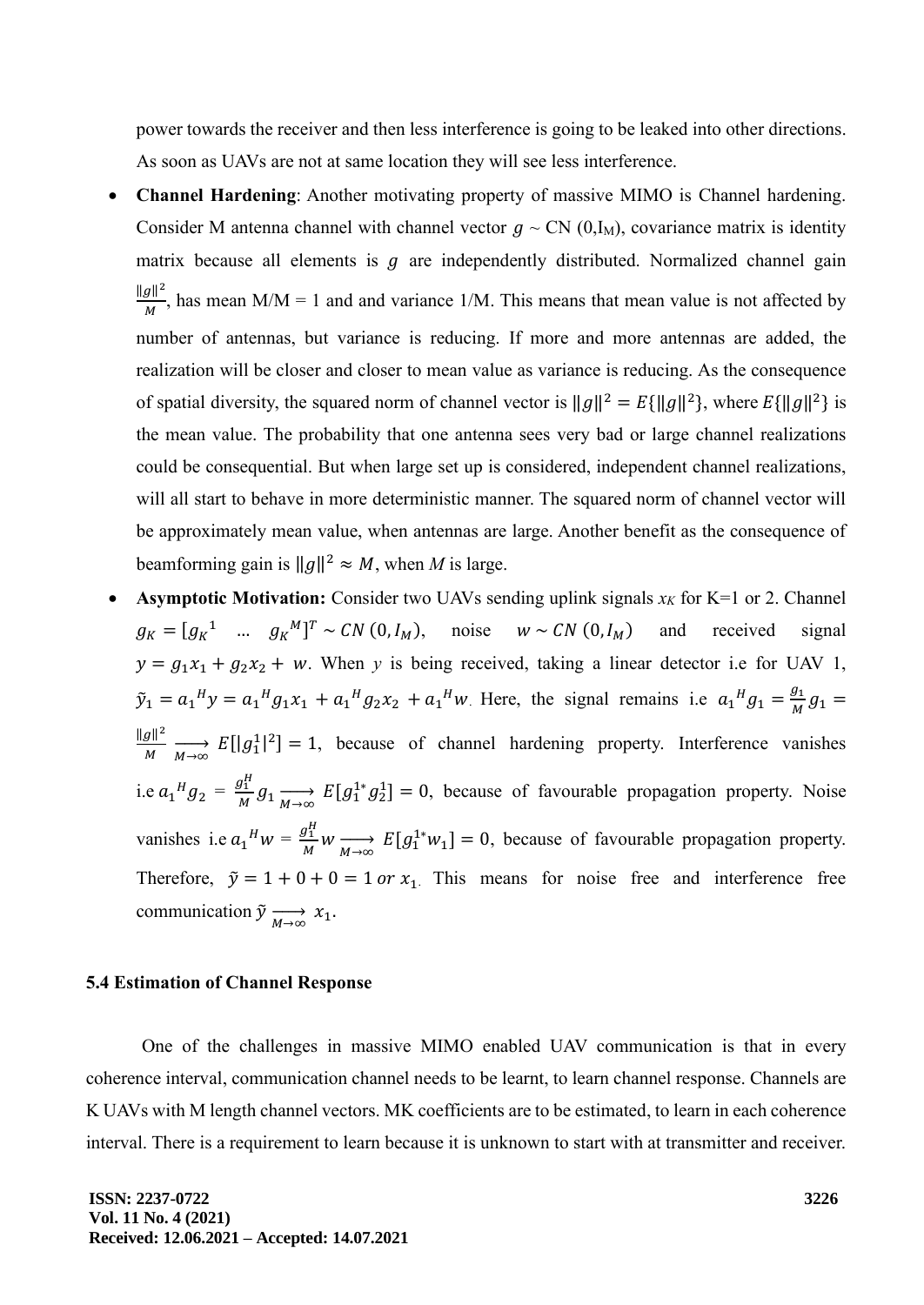Basic principle is to send known signal called pilot. This is what transmitter and receiver have predetermined in advance. Send this signal over the channel, check what is received and then detect what the channel is going to be. Since large coefficients are to be learned, it is important to be careful about design, about the way of sending pilots. As shown in Figure 11, when one pilot is used to estimate all coefficients, single antenna send one pilot signal, then it is going to be simultaneously received at all receive antennas i.e with one pilot all channels  $g_{1,1}g_{2,1}g_{2,2}g_{3}$  can be estimated. When M pilots are used to estimate all coefficients, M antennas are sending pilots and M different pilots are needed to learn the channels. Therefore, it is number of transmit antennas that would be used to learn the channel from to determines number of pilots to be sent.



**5.5 Time Division Duplexing (TDD) in Massive MIMO Enabled UAV Communication** 

There are different ways of dividing the time and frequency resources between uplink and downlink. One of the ways is TDD. In the Figure 12, each block is coherence interval, within one coherence interval uplink and downlink is sent, by switching between uplink and downlink. This is done fast enough so that channel stays fixed within one of these block. Therefore, in TDD, uplink and downlink are separated in time, K pilots are needed to learn all channels in system. Pilots to be sent need to be decided in uplink or downlink. In uplink there are K UAVs, therefore there are K pilots. In downlink there are M antennas at base station, therefore there are M pilots to learn channels. But good thing in TDD is that one can choose between uplink and downlink. In massive MIMO there are very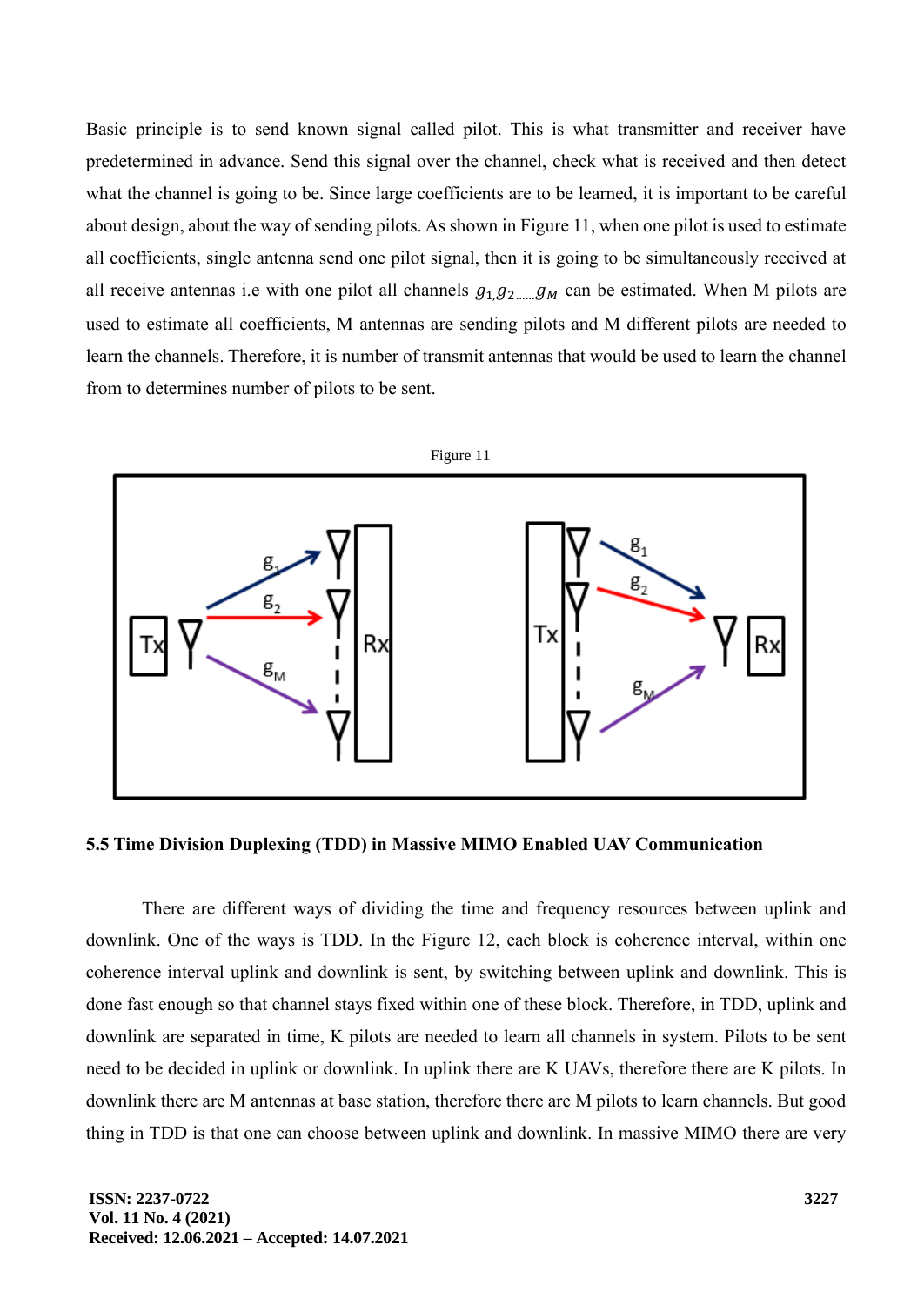few UAVs/users than antennas at base station, which means system can be designed so that only K pilots are needed. In case of Frequency division duplexing (FDD), for every time uplink then send K pilots, for downlink send M pilots. Therefore system must support M pilots. Thus, to separate uplink and downlink in frequency, M pilots are needed.



Figure 13



# **5.6 Uplink Massive MIMO Enabled UAV Communication System Model**

As shown in Figure 13, take time frequency resources and divide it into frames matched to coherence interval sizes. Frames are matched to coherence intervals with coherence time *T<sup>C</sup>* secs and

**ISSN: 2237-0722 Vol. 11 No. 4 (2021) Received: 12.06.2021 – Accepted: 14.07.2021**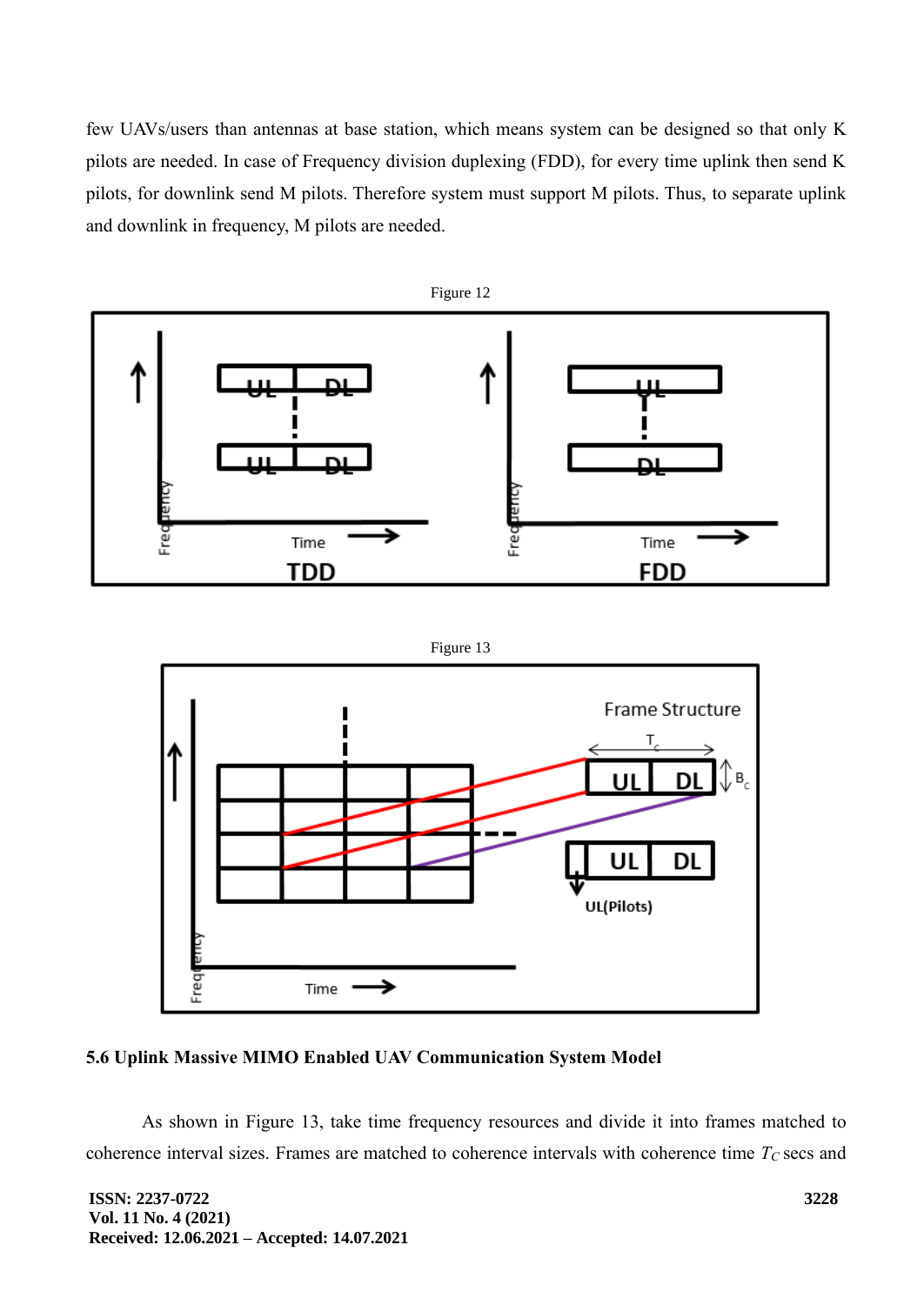coherence bandwidth  $B_C$  Hz and channel interval  $\tau_c = B_c T_c$  complex samples. For analyzing the frames, one at a time, operation system is being broken. Therefore, in Uplink massive MIMO enabled UAV communication system Model, the received signal *y* is given as  $y = \sqrt{\rho_{ul}} Gx + w$ . Write these

\n signals in matrix form \n 
$$
y = \begin{bmatrix} y_1 \\ \vdots \\ y_M \end{bmatrix} \n \begin{bmatrix} G \\ G \end{bmatrix} = \begin{bmatrix} g_1^1 & \dots & g_K^1 \\ \vdots & \ddots & \vdots \\ g_1^M & \dots & g_K^M \end{bmatrix} \n \begin{bmatrix} x_1 \\ \vdots \\ x_K \end{bmatrix} \n \begin{bmatrix} w_1 \\ \vdots \\ w_M \end{bmatrix}
$$
\n

The parameters are normalized i.e Maximum power is  $\rho_{ul}$ ,  $x_1, ..., x_K$  has power  $\leq 1$  and channel of UAV K  $g_K^1$ , ...,  $g_K^M \sim CN(0, \beta_K)$  where  $\beta_K$  is large scale fading coefficient and normalized noise  $w_1, ..., w_M \sim CN(0, I_M)$ . Maximum SNR of UAV K is  $\rho_{ul} \beta_K$ . Here,  $\rho_{ul} = (UL \text{ radiated power} \times$ Antenna gain)/ $BN<sub>0</sub>$ , *B* is bandwidth and  $N<sub>0</sub>$  is noise power spectral density. Here, *y* is M length vector, there are M receive antennas at base station. In matrix *G*, each column is described for channel of one UAV to all antennas at base station and *x* is K length vector having signals from UAV 1 to UAV K along with known sequences of pilots. The way to estimate the channel is to consider not one vector *x* that is transmitted but multiple of *x*, each one transmitted one after another.

Process of sending pilot sequences involves UAVs to send sequences of known information called pilot sequences or pilot signals eg for UAV 1 and UAV 2, the pilot signals are  $\emptyset_1 \otimes \emptyset_2$ . These pilot sequences will be used by receiving base station in order to estimate the channel over which pilot sequence is transmitted. These sequences have length  $\tau_p$  and Ø length vector. Send pilot matrix  $\sqrt{\tau_P} \emptyset = \sqrt{\tau_P} [\emptyset_1 ... \emptyset_K]$  over  $\tau_P$  UAVs of the channel,  $y_P = \sqrt{\tau_P \rho_{ul}} G \emptyset^H + w_P$ . Here,  $\sqrt{\tau_P} \emptyset$  is pilot matrix, which is written with pilot sequences as  $\sqrt{\tau_P}[\emptyset_1 \dots \emptyset_K]$ ,  $\tau_P$  is number of rows and K is number of columns. Send each row over channel of one particular UAV/user. Thus, write received signal over  $\tau_p$  channel users. The received signal *y* is a vector of length m. Now, stack  $\tau_p$  of them as per columns to create  $y_p$ . Each row is transmitting one at a time means every UAV is sending its individual pilot sequence.

When base station receives  $y_p$ , the process of estimating the channel involve few steps. First step is to despread the pilot signal  $y'_P = y_P \phi = \sqrt{\tau_P \rho_{ul}} G \phi^H \phi + w_P \phi$  by multiplying the received signal with pilot sequence  $\emptyset$ .  $\sqrt{\tau_P \rho_{ul}}$  is constant,  $\emptyset^H \emptyset$  is  $I_K$ . G is required to be observed. The way of estimating guassian variable g in noise, is by considering  $y = \sqrt{P}g + w$ , where P is constant,  $g \sim CN(0, \beta)$  and  $w \sim CN(0,1)$ . Mean square error is a way of estimating the channel, it is given by  $E\{|\hat{g} - g|^2\}$ , where E is average or mean,  $\hat{g}$  is estimate and g is true value. In estimation theory when unknown variable  $g$  is observed, which is guassian distributed and it is observed in gaussian noise then,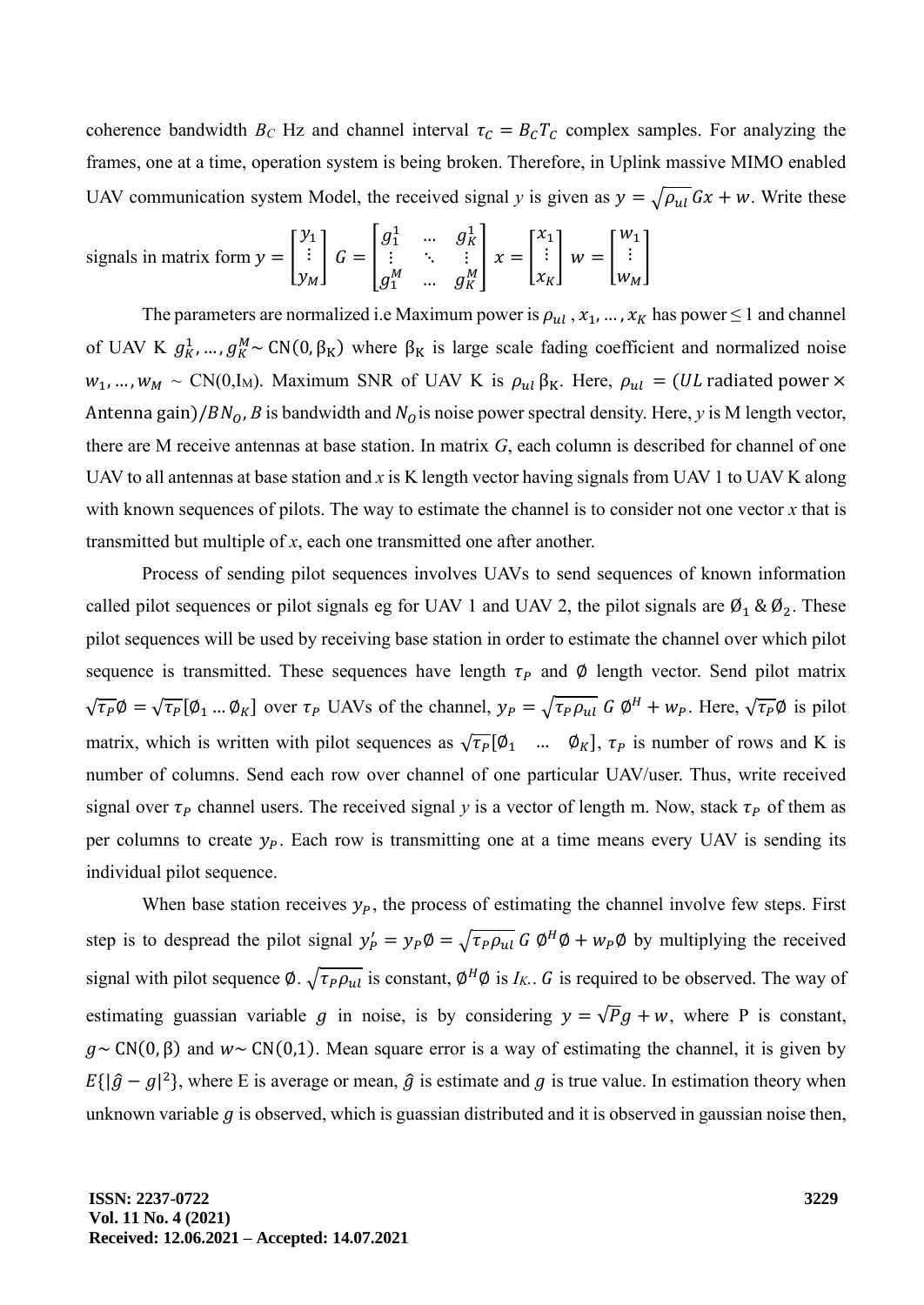minimum mean square error (MMSE) estimator is  $\hat{g} = E{g|y} = \frac{\sqrt{P\beta}}{1+P\beta}y$ , where  $P = \sqrt{\tau_P \rho_{ul}}$ . From this expression it is found that  $\hat{g}$  is complex guassian distributed because  $y$  is complex guassian distributed. Estimation error is  $\tilde{g} = (\hat{g} - g) \sim CN(0, \beta - \frac{p\beta^2}{1 + p\beta})$ ,  $\beta$  is original variance of g and  $\frac{p\beta^2}{1 + p\beta}$  $1+P\beta$ is variance of estimate. Estimate is  $\hat{g} \sim CN\left(0, \frac{p\beta^2}{1+p\beta}\right)$ . Estimate of channels  $[Y_p']_{mk} = \sqrt{\tau_p \rho_{ul}} g_k^m +$  $[w_P \emptyset]_{mk}$ , m is row and k is column,  $\sqrt{\tau_P \rho_{ul}}$  is constant,  $[w_P \emptyset]_{mk}$  is noise,  $g_k^m$  is what is to be estimated, and it is one complex guassian distributed channel coefficient between antenna m at base station and UAV k. Therefore, MMSE estimate of  $g_k^m$  from UAV k to antenna m, is given by estimate  $\hat{g}_k^m = E\{g_k^m|Y_p'\} = \frac{\beta_k\sqrt{\tau_P\rho_{ul}}}{1+\tau_D\rho_{ul}\beta_l}$  $\frac{\beta_k \sqrt{\tau_P \rho_{ul}}}{1+\tau_P \rho_{ul} \beta_k} [Y'_P]_{mk} \sim CN(0, \gamma_k)$ , where  $\gamma_k$  is variance of estimated channel. Estimation error is  $\tilde{g}_k^m = \hat{g}_k^m - g_k^m \sim CN(0, \beta_k - \gamma_k)$ , where  $\beta_k$  is variance of true channel and  $\gamma_k$  is variance of estimated channel,  $\gamma_k = \frac{\tau_P \rho_{ul} \beta_k^2}{1 + \tau_R \rho_{ul} \beta_k^2}$  $\frac{\tau_P \rho_{ul} \beta_{k}}{1+\tau_P \rho_{ul} \beta_{k}}$ . Mean square error (MSE) is given by  $E\{\left|\hat{g}_{k}^{m} - g_{k}^{m}\right|^{2}\} =$  $E\{\left|\tilde{g}_k^m\right|^2\} = \beta_k - \gamma_k = \beta_k - \frac{\tau_P \rho_{ul} \beta_k^2}{1 + \tau_P \rho_{ul} \beta_k^2}$  $\frac{P\mu_{\mu}P\mu_{\nu}}{1+\tau_{P}\rho_{ul}\beta_{k}}$ . Perfect estimate means MSE goes to zero, as  $\rho_{ul} \rightarrow \infty$  i.e uplink power is very high or length of pilot sequence  $\tau_p \to \infty$ , because  $\beta_k - \beta_k = 0$ .

#### **5.7 Performance of UAV Communication Uplink**



Computation of exact capacity in different cases of point to point MIMO communication for UAVs was done assuming that the receiver knows the channel perfectly. But in practice the receiver can't know the channel perfectly. Consider communication model shown in Figure 14, when receiver is forming the estimate  $\hat{x}$ , what does it have to access y and channel information  $\Omega$ . This channel information is something around channel coefficient  $g$ . Earlier it was considered that the exact realization of  $g$  is known even if it is a random number. But now generalize that because in practice the exact value is not known (have this estimation error). Thus, capacity can't be computed but lower bound can be.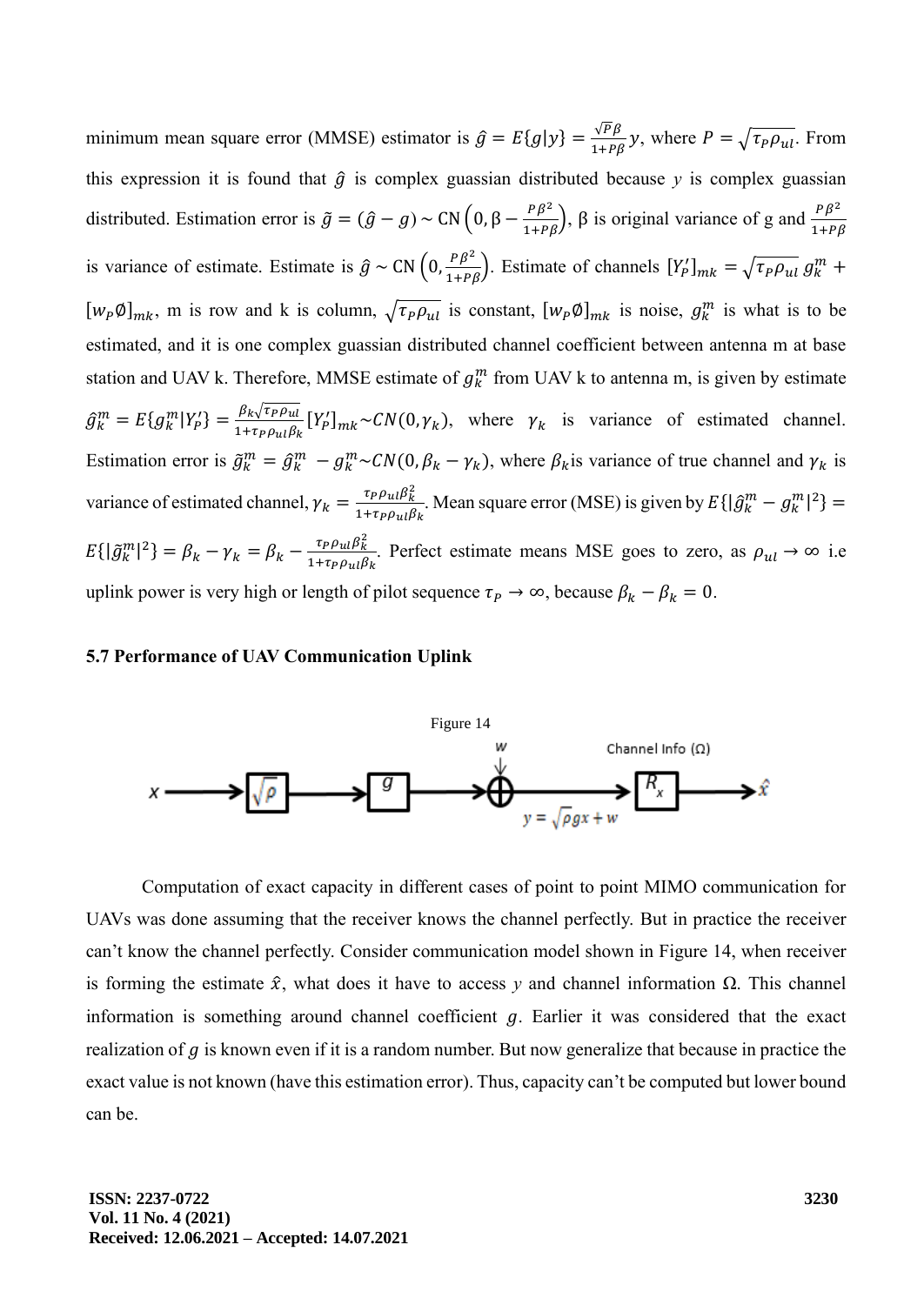Capacity lower bound is  $C \ge E \left\{ \log_2 \left( 1 + \frac{\rho |E[g|\Omega]|^2}{\rho Var[g(\Omega)+Var]} \right) \right\}$  $\overline{\rho Var\{g|\Omega\}+Var\{W|\Omega\}}$ Here, SNR  $\rho |E\{g| \Omega \} |^2$  ${\frac{\rho |E\{g|Q\}\lambda}{\rho Var\{g|Q\}+Var\{W|Q\}}}, \rho$  is power,  $|E\{g|Q\}|^2$  is absolute value square of the channel but here it is not actual g but estimate of g given  $\Omega$ .  $\rho Var{g|\Omega}$  is uncertainty around  $E{g|\Omega}$  and  $Var{w|\Omega}$  is variance of noise. Since fast fading channel is considered, the realization of the channel will be changing all the time. Then this will be a random number  $log_2(1 + SNR)$ . Therefore, expectation *E* is taking expectation over different channel realization. The capacity is usually smaller than  $C$ , and it is equal when there is perfect knowledge of channel.

For uplink data transmission, the received signal *y* is given as  $y = \sqrt{\rho_{ul}} Gx + w$ . The signals  $x_k = \sqrt{\eta_k} q_k$ , where,  $q_k \sim CN(0,1)$  is data symbol having complex Gaussian variance 1, and  $0 \le \eta_k \le$ 1 controls the power. Each signal is divided into  $x_k$ .  $\eta_k$  is power control coefficient, to figure out if the UAV will be transmitting with full power (1) or zero/no power (0). Keep  $\eta_k$  as constant. Channel of UAV k  $g_k^1 \cdots g_k^m \sim \mathcal{CN}(0,\beta_k)$  and  $w \sim \mathcal{CN}(0,I_M)$ 

For Linear receiver processing, rewrite this model without using x but using only  $\eta_k$  and  $q_k$ . Therefore, the received signal *y* is now given as  $y = \sqrt{\rho_{ul}} G D_{\eta}^{1/2} q + w$ , where  $\sqrt{\eta_{k}} \sim \sqrt{D_{\eta}} \sim D_{\eta}^{1/2}$ .  $D_{\eta} =$  $\eta_1$  0 0  $0 \quad \therefore \quad 0$  $0 \quad 0 \quad \eta_k$  $| q = |$  $q_1$ ⋮  $q_k$ ). Receiver would like to receive *y* and guess each of the transmitted signals  $q_1...q_k$ . Lets find out for one particular UAV i. Select a receiver filter  $a_i$  for UAV i such that  $a_i^H y = \sqrt{\rho_{ul}} a_i^H G D_{\eta}^{1/2} q + a_i^H w = \sum_{k=1}^k a_i^H g_k \sqrt{\rho_{ul} \eta_k} q_k + a_i^H w \approx q_i$ . Therefore by multiplying with  $a_i^H$ ,  $q_i$  is obtained, as for  $k = i$ ,  $a_i^H g_k \sqrt{\rho_{ul} \eta_k}$  becomes 1 and for interfering signals from other UAVs, this term is desired to be 0, along with noise term to be 0. In order to figure out good way of selecting *a<sub>i,</sub>* end performance should be kept in mind namely capacity lower bound  $C \ge E \left\{ \log_2 \left(1 + \frac{1}{2} \right) \right\}$ 

 $\rho {|E\{g| \Omega \}}|^2$  $\left\{\frac{p\left[t\right]\left(g\left|\mathbf{a}^{2}\right|\right]}{p\left(\mathbf{a}\right|\left|\mathbf{a}^{2}\right|\left|\mathbf{a}^{2}\right|}\right\}, a_{i} \text{ should be selected to maximize } C. \text{ Thus, each term needs to be computed.}$ Here,  $\rho$ ,  $g \& \Omega$  have different meanings.  $\rho = \rho_{ul} \eta_i$ ,  $g = a_i^H g_i$ ,  $x = q_i$  and  $\Omega = {\hat{g}_1, ..., \hat{g}_k}$  MMSE estimates.  $w' = \sum_{k=1, k \neq i}^{k} a_i^H g_k \sqrt{\rho_{ul} \eta_k} q_k + a_i^H w$ , having all of the other added term excluding  $k = i$  and noise term. Numerator  $E\{g|\Omega\} = E\{a_i^H g_i | \hat{g}_1, \dots, \hat{g}_k\} = a_i^H E\{\hat{g}_i | \hat{g}_1, \dots, \hat{g}_k\}$  $a_i^H E{\{\tilde{g}|\hat{g}_1,\dots,\hat{g}_k\}} = a_i^H \hat{g}_i$ . Here,  $\hat{g}_i$  is expected value of estimate and  $\tilde{g}$  is expected value of estimation error.  $g_i = \hat{g}_i - \tilde{g}_i$  and  $E{\{\tilde{g}_i | \hat{g}_1, ..., \hat{g}_k\}} = E{\{\tilde{g}_i\}} = 0$ .  $a_i$  is selected based on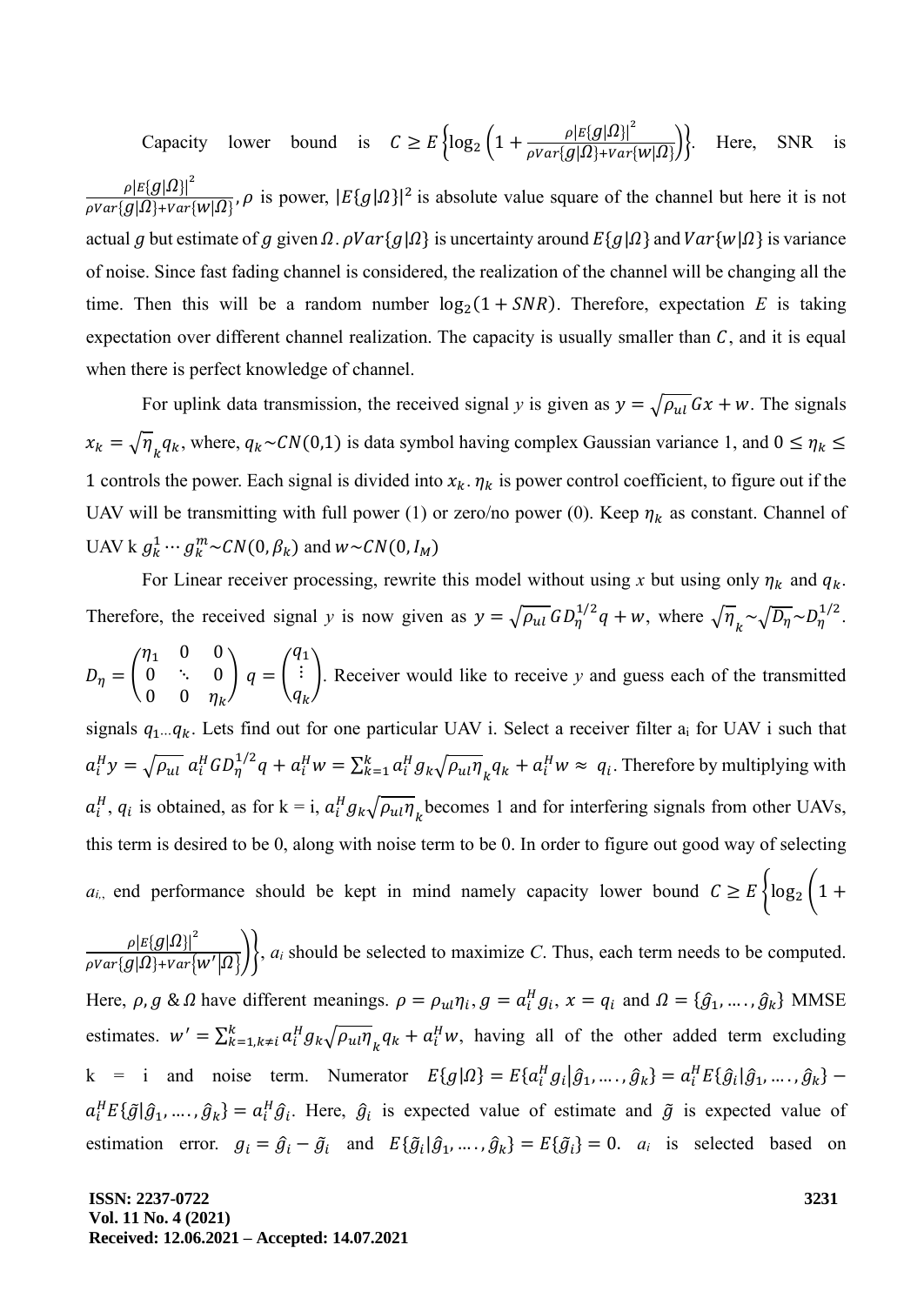$\Omega = {\hat{g}_1, ..., \hat{g}_k}$  and  $g = a_i^H g_i$ . First term of the denominator  $Var{g|\Omega} = E{|g|^2|\Omega}$  –  $|E{g}|\Omega\}|^2$ .Here,  $E{|g|^2|\Omega} = E\left{\left|a_i^H g_i\right|^2\big|\Omega\right} = a_i^H E{\{\hat{g}_i \hat{g}_i^H + \tilde{g}_i \tilde{g}_i^H - \hat{g}_i \tilde{g}_i^H - \tilde{g}_i \hat{g}_i^H\big|\Omega\}a_i =$  $a_i^H(\hat{g}_i \hat{g}_i^H + (\beta_i - \gamma_i)I_M - 0 - 0)a_i = a_i^H(\hat{g}_i \hat{g}_i^H + (\beta_i - \gamma_i)I_M)a_i$ . Second term of denominator  $Var\{w' | \Omega\} = Var\left\{\sum_{k=1, k\neq i}^{k} a_i^H g_k \sqrt{\rho_{ul} \eta}_{k} q_k + a_i^H w \right| \Omega\right\}$ .  $E\{w' | \Omega\} = 0$ , as  $E\{q_k\}$  and  $E\{w\} =$ 0.Therefore,  $\langle |\Omega \rangle = E\{|w'|^2|\Omega\} = \sum_{k=1,k\neq i}^k E\{ |a_i^H g_k|^2 | \Omega\} \sqrt{\rho_{ul} \eta}_{k} E\{ |q_k|^2 |\Omega\} +$  $E\left\{\left|a_i^H w\right|^2 \middle| \Omega\right\} = \sum_{k=1, k\neq i}^k a_i^H (\hat{g}_k \hat{g}_k^H + (\beta_k - \gamma_k) I_M) a_i \sqrt{\rho_{ul} \eta}_k$  $_{k=1,k\neq i}^{k} a_i^H(\hat{g}_k\hat{g}_k^H + (\beta_k - \gamma_k)I_M)a_i\sqrt{\rho_{ul}\eta}_{k} + a_i^H I_M a_i$ . Putting all these terms in main equation  $C \ge E \left\{ \log_2 \left( 1 + \frac{\rho_{ul} \eta_l |a_i^H \hat{g}_l|^2}{a_i^H B_i q_i} \right) \right\}$  $\left\{\begin{array}{l}\frac{\partial f_i |a_i \partial f_j|}{\partial t} \\ \frac{H}{i} B_i a_i \end{array}\right\}$ , where  $B_i = \sum_{k=1, k \neq i}^k \rho_{ul} \eta_k \hat{g}_k \hat{g}_k^H +$  $\sum_{k=1,k\neq i}^{k} \rho_{ul} \eta_k (\beta_k - \gamma_k) I_M + I_M$ . Here, the term  $\frac{\rho_{ul} \eta_i |a_i^H \hat{g}_i|^2}{a_i^H B_i g_i^H}$  $\frac{d^n h |a_i|}{a_i^H B_i a_i}$  has the mathematical structure similar to generalized Rayleigh quotient  $|a^H b|^2 / a^H Ba$ . For given *b* vector and *B* matrix, the ratio is maximized by  $a = B^{-1}b$ . Considering that *B* is changed to identity matrix I<sub>M</sub> or is removed, the ratio is maximized by  $a=b$ . the extra term  $B^{-1}$  is whitening. When there is no interference or estimation error, then *b* is going to be an identity matrix and we get maximum ratio combining. When there is interference by UAVs then, we would like to whiten the interference and noise terms. Thus,  $|a^H b|^2 / a^H a$  is maximum when  $a \& b$  are same and they point in same direction. This is what is done in maximum ratio combining i.e selecting receiver filter equal to channel. Now use this result to maximize the capacity lower bound equation.

#### **5.7.1 Maximizing the Uplink Capacity Lower Bound**

$$
C \ge E\left\{\log_2\left(1 + \frac{|a_i^H b_i|^2}{a_i^H B_i a_i}\right)\right\}, \quad \text{where} \quad b_i = \sqrt{\rho_{ul} \eta_i} \hat{g}_i \quad \text{and} \quad B_i = \sum_{k=1, k \neq i}^k \rho_{ul} \eta_k \hat{g}_k \hat{g}_k^H + \right\}
$$

 $\sum_{k=1}^{k} \rho_{ul} \eta_k (\beta_k - \gamma_k) I_M + I_M$ . Maximize this by selecting  $a_i = B^{-1} b_i = \sqrt{\rho_{ul} \eta_i} B_i^{-1} \hat{g}_i$ , this is minimum mean square error (MMSE) combining i.e minimizing mean square difference between inner product and  $q_i$ , because  $a_i^H y = q_i$  is desired.  $\hat{g}_1$  is the channel estimate of the desired UAV  $\hat{g}_i$  in particular direction. While selecting receive filter, *a<sup>i</sup>* can be placed anywhere, but if it is put in alignment or in line with channel estimate of the desired UAV, then the gain of the channel can be maximized i.e numerator of SNR expression. But that is not an optimal thing to do. Optimal thing is to make sure that *a<sup>i</sup>* points to somewhere in between zero and channel estimate direction i.e take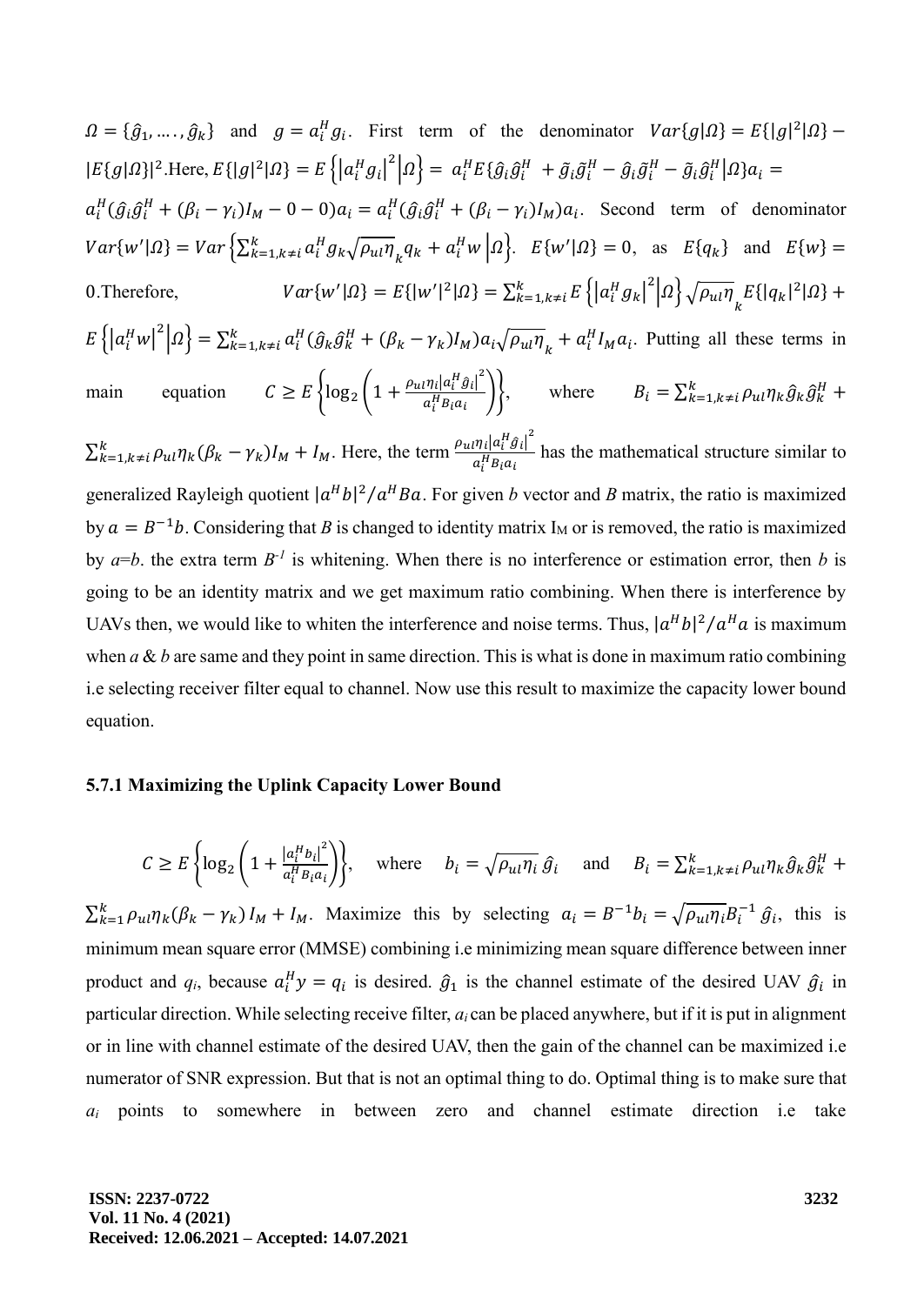$\hat{g}_1$  and rotate it using  $B_i^{-1}$ . One can also select pointing orthogonally. Thus, the denominator of SNR expression can be minimized.

#### **5.7.2 Maximum Ratio Processing**

As in uplink massive MIMO enabled UAV communication system, the sum capacity with  $K=2$ and channel matrix  $G = [g_1 g_2]$  is  $R_1 + R_2 = \log_2 \left( det(I_2 + \rho_{ul} G^H G) \right) = \log_2 \left( I_2 +$  $\rho_{ul}$   $\begin{bmatrix} ||g_1||^2 & g_1^H g_2 \\ g_{H,g}^H & ||g_1||^2 \end{bmatrix}$  $\begin{bmatrix} 2 & 4 & 4 & 4 & 8 & 1 & 9 & 2 \ 2 & 2 & 4 & 1 & 1 & 1 & 1 \ 2 & 2 & 2 & 6 & 1 & 1 \ \end{bmatrix}$ , where *I*<sub>2</sub> is identity matrix of size 2 or UAVs 2,  $\rho_{ul}$  is SNR,  $G^H G$  is product of channel matrix and hermetian transpose of itself,  $||g_1||^2$  is squared norm of one of the channel vector,  $g_1^H g_2$  is inner product of two channel vectors and  $||g_2||^2$  is squared norm of other channel vector. In this case since M antennas are there at base station thus all vectors are m dimensional. Thus, the equation becomes  $R_1 + R_2 = \log_2((1 + \rho_{ul} ||g_1||^2)(1 + \rho_{ul} ||g_2||^2) - \rho_{ul}^2 |g_1^H g_2|^2) \le \log_2(1 +$  $\rho_{ul} ||g_1||^2$  + log<sub>2</sub>(1 +  $\rho_{ul} ||g_2||^2$ ), here each term is the point to point capacity of individual UAV. Whenever the inner product between two vectors  $g_1^H g_2$  is zero i.e both vectors are orthogonal, larger sum capacity is achieved. Therefore, it is preferred to have channel vectors orthogonal to each other so that both UAVs get maximum capacity at the same time i.e the capacity region is square. This is called favourable propagation. A collection of channel vectors  $\{g_k\}$  are said to offer favourable propagation if  $g_k^H g_i = 0$  for k,i=1,...,k, k≠1. Therefore, k UAVs can communicate as if they are alone in system even if they are transmitting at the same time and frequency. This is because channel vectors are orthogonal, which allows their base stations to separate them easily in space. In practice it is never satisfactory, but there is one thing that is satisfied called asymptotic favourable propagation. It is 1  $\frac{1}{M} g_k^H g_i \to 0$  as  $M \to \infty$  k,i=1,...,k k≠i. This means when more antennas are added, array becomes larger, have smaller beam width that means sending signals into smaller parts of space, directive signals more and more. If UAVs are not at same location, then add more antennas to make them easily separable and above equation get satisfied.

Consider a sequence *x1,x2*,….of independent and identically distributed random variables. Assume  $E\{X_i\} = \mu$  for i=1,2... and  $Var\{X_i\} = \sigma^2 < \infty$  for i=1,2... Then the sample average  $\bar{X}_n = (X_1 + X_2 + \dots + X_n)/n$  converges to the expected value  $\bar{X}_n \to \mu$  as  $n \to \infty$ . Variance  $Var\{\bar{X}_n\} = \frac{(Var\{X_1\} + \dots + Var\{X_n\})}{n^2} = \frac{n\sigma^2}{n^2} = \frac{\sigma^2}{n}$ . Law of large numbers can be used to analyse the properties of Rayleigh fading channels. Channels are independently distributed as  $g_k \sim CN(0, \beta_k I_M)$ .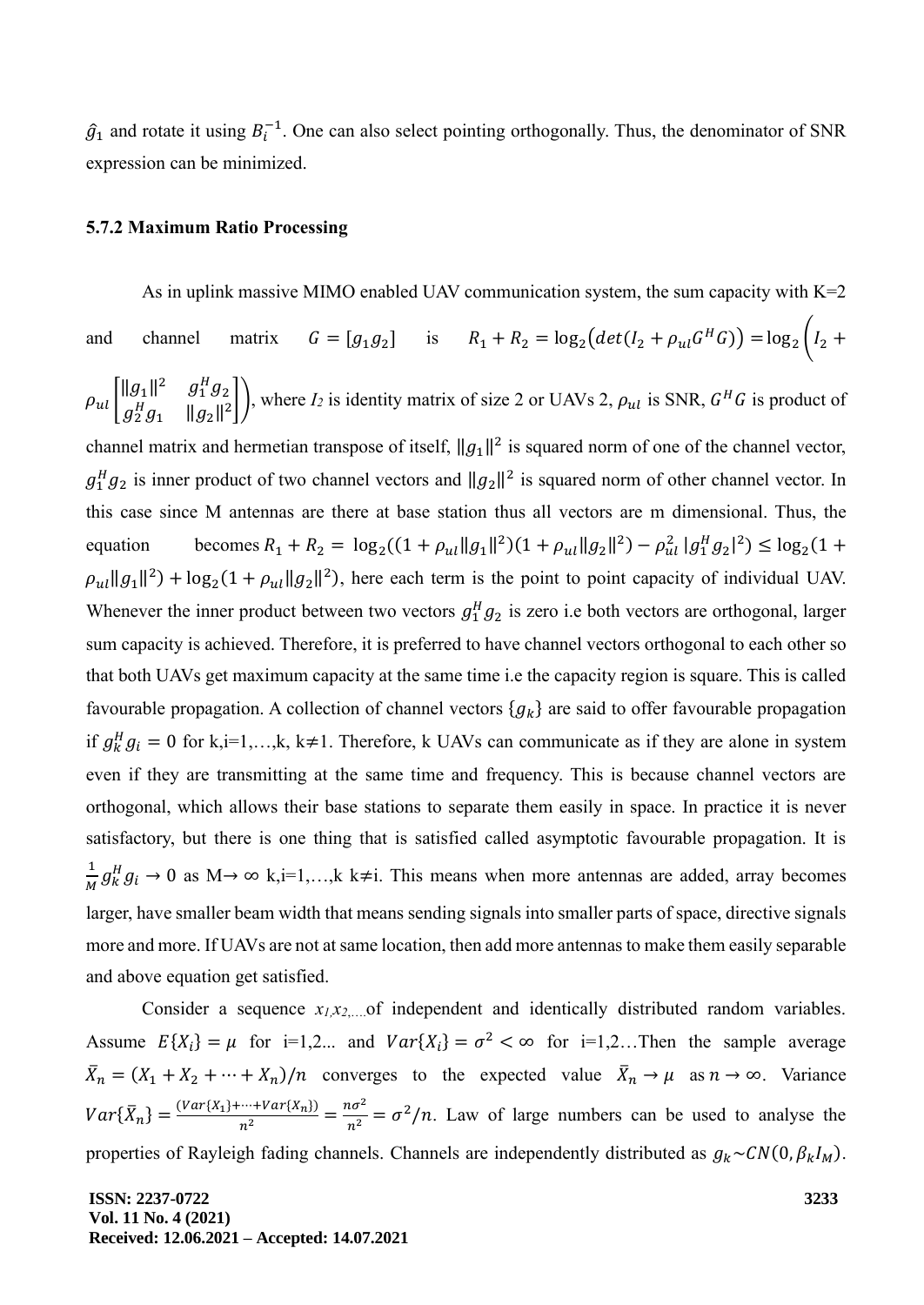As more antennas are added, sequence in vector  $g_k$ , gets longer i.e having more and more terms. This arrangement offers both channel hardening and favourable propagation. When squared norm of the channel vector is computed and divided with number of terms (M). Then, this is sample average of the absolute value square for this vector  $(g_k)$ . When more and more terms are added in the vector, law of large numbers can be applied.  $\frac{1}{M}$  $\frac{1}{M} \|g_k\|^2 \to \beta_k$  for  $M \to \infty$ ,  $k = 1,... k$ , where  $\beta_k$  is the mean value of each of the individual absolute value squares and that is equal to its variance. This is called channel hardening, which is consequence of diversity gain. Therefore, when more and more antennas are added, deterministic channel gain is obtained. It offers asymptotic favourable propagation as  $\frac{1}{M} g_k^H g_i \to 0$ , for  $M \to \infty$ ,  $k = 1, \ldots k$  &  $k \neq i$ . When summation is done over M terms, sample average converges to mean. Therefore, for Rayleigh fading channels, the approximations when M is large are given by 1  $\frac{1}{M} \|g_k\|^2 \approx \beta_k \& \frac{1}{M}$  $\frac{1}{M} g_k^H g_i \approx 0$ . Now, use this property to design signal processing in much simpler way. The problem is that channel is not known, instead the estimate of the channel is known only at the receiver side. Estimate is  $\hat{g}_k^m = E\{g_k^m | Y_p' \} = \frac{\beta_k \sqrt{\tau_P \rho_{ul}}}{1 + \tau_P \rho_{ul} \beta_k}$  $\frac{\beta_k \sqrt{\tau_P \rho_{ul}}}{1+\tau_P \rho_{ul} \beta_k} [Y'_P]_{mk} \sim CN(0, \gamma_k)$ , where  $\gamma_k$  is variance of estimated channel. Estimation error is  $\tilde{g}_k^m = \hat{g}_k^m - g_k^m \sim CN(0, \beta_k - \gamma_k)$ , where  $\beta_k$  is variance of true channel and  $\gamma_k$  is variance of estimated channel.  $\gamma_k = \frac{\tau_P \rho_{ul} \beta_k^2}{1 + \tau_P \rho_{ul} \beta_k^2}$  $\frac{1 + P_{\text{P}}}{1 + \tau_{\text{P}} \rho_{\text{ul}} \beta_k}$ . Putting these in vector notation,

$$
\hat{g}_k = \begin{bmatrix} \hat{g}_k^1 \\ \vdots \\ \hat{g}_k^M \end{bmatrix} \sim CN(0, \gamma_k I_M),
$$
 which is the estimated channel from antenna 1 to M with respect to UAV k.

All have same variance  $\gamma_k \cdot \tilde{g}_k =$  $\tilde{g}^1_k$ ⋮  $\int_{\tilde{g}_k^M}$  ~CN(0, ( $\beta_k - \gamma_k$ )I<sub>M</sub>). Therefore, considering the estimated  $\tilde{g}_k^M$ 

channel is independently distributed as  $\hat{g}_k \sim CN(0, \gamma_k I_M)$ , as per property of Rayleigh fading channel, it offers channel hardening i.e  $\frac{1}{M} \|\hat{g}_k\|^2 \to \gamma_k$  for  $M \to \infty$ ,  $k = 1,... k$ . It also offers asymptotic favourable propagation i.e  $\frac{1}{M} \hat{g}_k^H \hat{g}_i \to 0$ , for  $M \to \infty$ ,  $k = 1, ... k \& k \neq i$ . Therefore, the approximations when M is large are given by  $\frac{1}{M} \|\hat{g}_k\|^2 \approx \gamma_k \& \frac{1}{M}$  $\frac{1}{M} \hat{g}_k^H \hat{g}_i \approx 0$ . As we know Capacity lower bound is given by  $C \geq E \left\{ \log_2 \left( 1 + \frac{\rho |E{g}|\Omega|^2}{\rho Var{g}|\Omega| + Var \} \right) \right\}$  $\frac{\mu_1(\mathcal{B})\leq \mu_2(\mathcal{B})}{\rho Var\{g|\Omega\}+Var\{W|\Omega\}}$ . Lets now particularize this for the case when g is a constant deterministic channel. Deterministic and known channel coefficient  $g(\Omega = \{g\})$  i.e expected value of g given  $\Omega$  is g,  $E{g|\Omega} = g$ . Thus,  $C \ge E \left\{ \log_2 \left(1 + \frac{\rho |E{g|\Omega}|^2}{\rho Var{g|\Omega} + Var{g|\Omega}} \right) \right\}$  $\frac{\rho |E(g)|^{2}}{\rho Var{g}|\Omega\rbrace + Var{W|\Omega\rbrace}}\Big\}=log_2\Big(1+$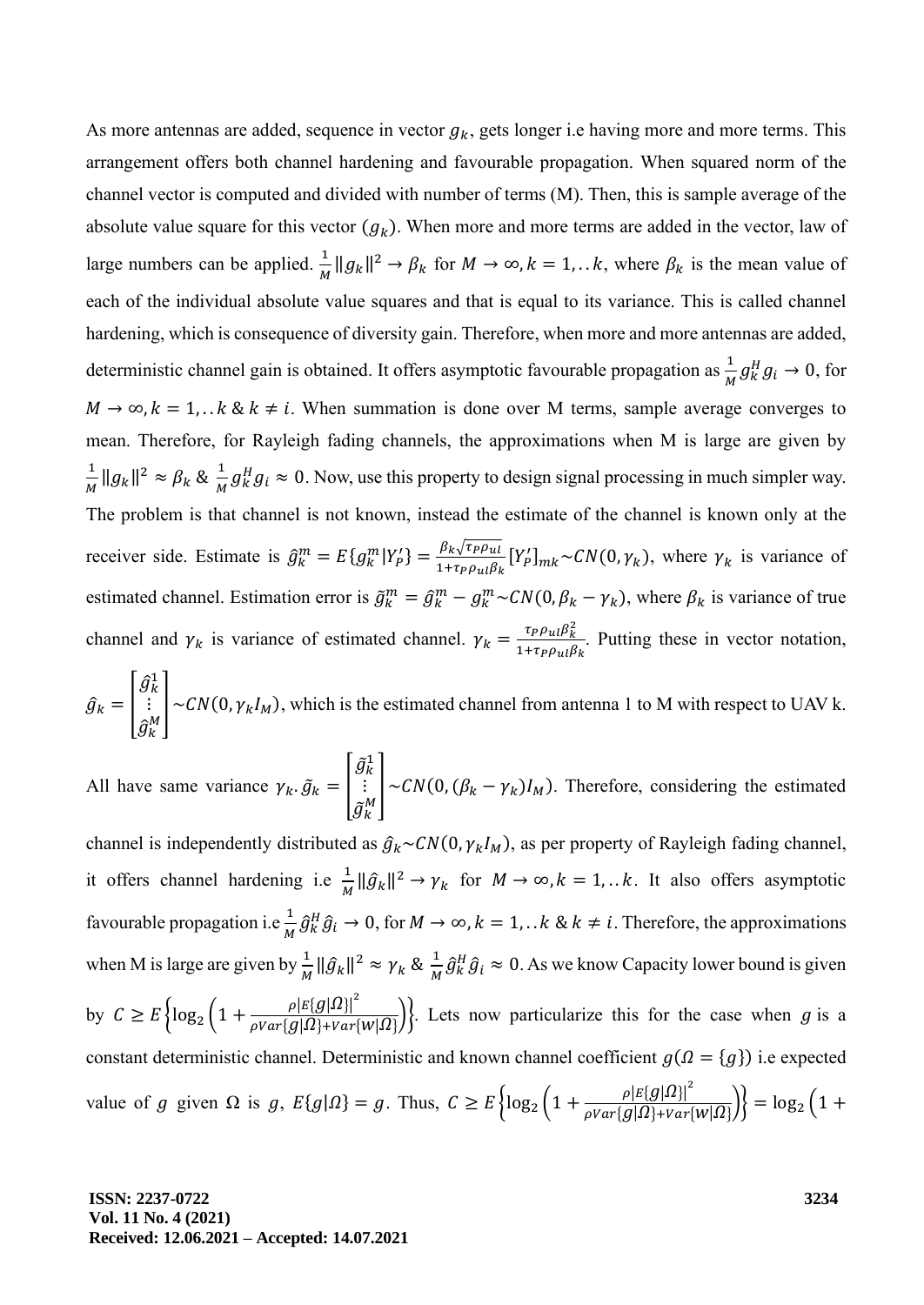$\rho |g|^2$  $\frac{p|g|}{Var{w}}$ ). This is because expectation is no more required as the channel is known,  $Var{g|\Omega} = 0$  as when g is known  $\Omega = \{g\}$ . Let us now rewrite uplink signal by utilizing this expression.

### **5.7.3 Uplink Capacity Lower Bound: UAV Communication**

The received uplink signal is given by  $y = \sum_{k=1}^{k} g_k \sqrt{\rho_{ul} \eta_k} q_k + w = \sum_{k=1}^{k} \hat{g}_k \sqrt{\rho_{ul} \eta_k} q_k$  $\sum_{k=1}^{k} \tilde{g}_k \sqrt{\rho_{ul} \eta_k} q_k + w$ , where summation is sum of all signals transmitted by all UAVs,  $q_k$  is data signal and  $g_k$  is true channel.  $\sum_{k=1}^{k} \hat{g}_k \sqrt{\rho_{ul} \eta_k} q_k$  is the channel estimate and is useful part of the equation as receiver knows the channel estimate & that gives it a possibility of extracting information with  $q_k$ .  $\sum_{k=1}^k \tilde{g}_k \sqrt{\rho_{ul} \eta_k} q_k + w$  is estimation error and is unusable part as estimation error is not known, noise is not known, data signal is not known, thus unusable and shown as  $w'$ . Now assign a receiver filter  $a_i$  for UAV i. This is detection vector or combining vector.  $a_i^H y = a_i^H \hat{g}_i \sqrt{\rho_{ul} \eta_i} q_i$  +  $\sum_{k=1,k\neq i}^{k} a_i^H \hat{g}_k \sqrt{\rho_{ul} \eta_k} q_k + a_i^H w'$ , where  $a_i^H \hat{g}_i \sqrt{\rho_{ul} \eta_i} q_i$  is desired part (k=i) from where information is to be extracted,  $\sum_{k=1,k\neq i}^{k} a_i^H \hat{g}_k \sqrt{\rho_{ul} \eta_k} q_k$  is interference (all UAVs except k=i). Desired part is to be made as large as possible. Consider  $\hat{g}_i \sim CN(0, \gamma_k I_M)$ , which value of  $a_i$  maximizes the ratio  $\frac{|a_i^H \hat{g}_i|}{||a_i||}$  $\frac{a_i g_{i}}{\|a_i\|}$ . Use Cauchy Schwartz Inequality  $\frac{|a_i^H \hat{g}_i|}{\|g\|}$  $\frac{a_i^n \hat{g}_i}{\|a_i\|} \leq \frac{\|a_i\| \|\hat{g}_i\|}{\|a_i\|}$  $\frac{\partial f(x,y)}{\partial a_i} = \|\hat{g}_i\|$ , with equality of  $a_i = c\hat{g}_i$  for some constant  $c \neq 0$ . Cauchy Schwartz Inequality also says that largest value is achieved when two multiplying complex vectors happen to be parallel i.e  $a_i = c\hat{g}_i$ . Therefore, for making desired part of received signal as large as possible, one should select receiver filter to be equal to channel estimate  $\hat{g}_i$  of same user multiplied with non zero constant and this is called MR processing. Thus,  $a_i = c\hat{g}_i$  is called maximum ratio processing, same as MRC in point to point MIMO for  $c = 1/||\hat{g}_i||$ .

For calculating received signal when using MR processing, let us put  $a_i = \frac{1}{M}$  $\frac{1}{M}\hat{g}_i$ , we get  $a_i^H y = \frac{g_i^H \hat{g}_i}{M}$  $\frac{N_H^H \hat{g}_i}{M} \sqrt{\rho_{ul} \eta_i} q_i + \sum_{k=1, k \neq i}^k \frac{g_i^H \hat{g}_k}{M}$  $_{k=1,k\neq i}^{k}$   $\frac{g_i^H\hat{g}_k}{M}\sqrt{\rho_{ul}\eta_k}q_k + \frac{g_i^H}{M}$  $\frac{g_i^H}{M}$ *w'*, where  $\frac{g_i^H \hat{g}_i}{M}$  $\frac{i}{M} \approx \gamma_k$  because of channel hardening,  $\frac{g_i^H \hat{g}_k}{M}$  $\frac{H}{M} \frac{\hat{g}_k}{\hat{g}_l} \approx 0$  because of favourable propagation and  $\frac{g_l^H}{M}$  $\frac{g_i^2}{M}$  w'  $\approx 0$ . Two things happen here, firstly the interference and noise terms are small when large number of antennas are there, secondly even if there is fading channel, after MR processing is applied, the desired signal term would be approximately equal to  $q_i$ , which is deterministic number.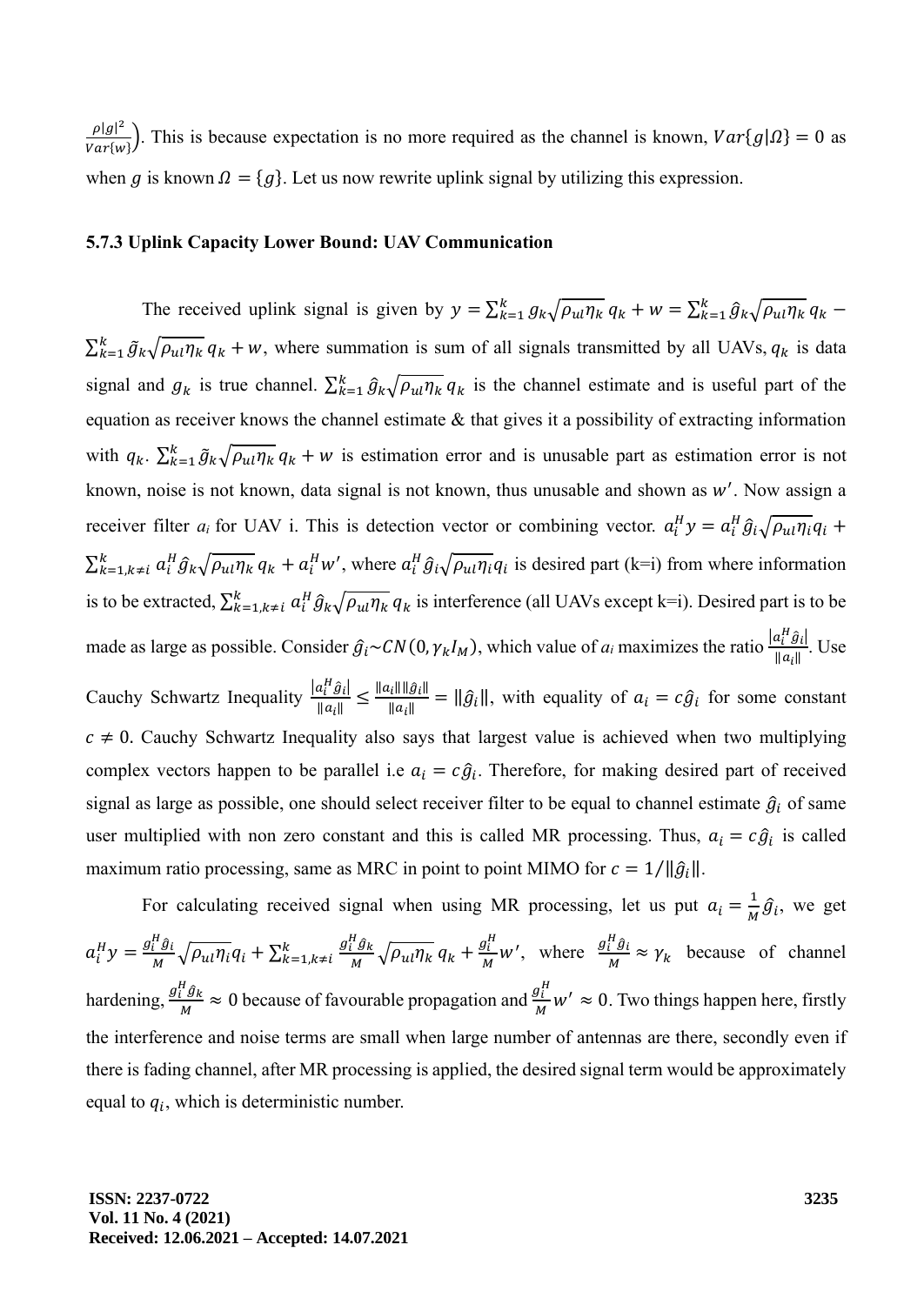Applying Use and Forget technique i.e using channel estimate to compute the receiver filter  $a_i = \frac{1}{M}$  $\frac{1}{M}\hat{g}_i$ , apply it or use it and it is found the term  $\frac{g_i^H\hat{g}_i}{M}$  $\frac{i}{M}$  is deterministic. Therefore, channel estimate need not to be remembered anymore. Thus,  $a_i^H y = \gamma_i \sqrt{\rho_{ul} \eta_i} q_i + (\frac{g_i^H \hat{g}_i}{M})$  $\frac{i}{M} - \gamma_i \gamma \rho_{ul} \eta_i q_i +$  $\sum_{k=1,k\neq i}^{k} \frac{g_i^H \hat{g}_k}{M}$  $\sum_{k=1,k\neq i}^{k} \frac{g_i^H \hat{g}_k}{M} \sqrt{\rho_{ul} \eta_k} q_k + \frac{g_i^H}{M}$  $\frac{g_i}{M}$  w', where first term  $\gamma_i \sqrt{\rho_{ul} \eta_i} q_i$  is the desired part with deterministic channel and other terms are uncorrelated interference and noise *w.* Capacity bound with deterministic channel having desired signal  $x = q_i$ , transmit power  $\rho = \rho_{ul} \eta_i$  and deterministic & known channel coefficient  $g = \gamma_i$ , is given by  $C \ge \log_2 \left(1 + \frac{\rho |g|^2}{Var\{w\}}\right)$  $\frac{\rho|g|^2}{Var\{w\}}$ , where  $\rho|g|^2 = \rho_{ul} \eta_i \gamma_i^2$ and  $Var{w} = \frac{\gamma_i}{M}$  $\frac{\gamma_i}{M}(\sum_{k=1}^k \rho_{ui} \eta_k \beta_k + 1)$ . Therefore, capacity lower bound with MR processing and use & forget technique is given by

$$
C \ge \log_2\left(1 + \frac{M\rho_{ul}\eta_i\gamma_i}{\sum_{k=1}^k \rho_{ul}\eta_k\beta_k + 1}\right)
$$

This is a closed form expression meaning no expression left to compute. In the numerator, the coherent beam gain grows with antennas M, power  $\rho_{ul}\eta_i$  and estimation equality  $\gamma_i$ . The denominator includes the sum of non coherent interference from all UAVs plus noise variance, 1 is noise variance normalized to 1 and  $\sum_{k=1}^{k} \rho_{ul} \eta_k \beta_k$  is the interference term containing summation of all UAVs with their transmit power  $\rho_{ul}\eta_k$  and variance of channel  $\beta_k$ . The interference appears to be large because of full transmit power and actual variance of channel not something that depends on estimates. The important thing is that the interference is not scaled with number of antennas and is called non coherent interference. Therefore, when more antennas are used to receive things, the desired signal is amplified, but the interference term is not amplified. As number of antennas are increased, interference term remain the same while numerator increases with number of antennas. There is no need to focus on interference as number of antennas increase.

#### **5.8 Performance of UAV Communication Downlink (DL)**

For describing downlink system model for massive MIMO enabled UAV communication, consider k UAVs as shown in Figure 8. For UAV i, there is channel vector of  $g_i$  of length m i.e

$$
g_i = \begin{pmatrix} g_i^1 \\ \vdots \\ g_i^M \end{pmatrix}
$$
. Since there are M antennas at base station, m dimensional signals are sent. Signal sent by

base station is  $\sqrt{\rho_{dl}} x$ , where  $\sqrt{\rho_{dl}}$  is transmitted power and x is m dimensional vector. The received

**ISSN: 2237-0722 Vol. 11 No. 4 (2021) Received: 12.06.2021 – Accepted: 14.07.2021**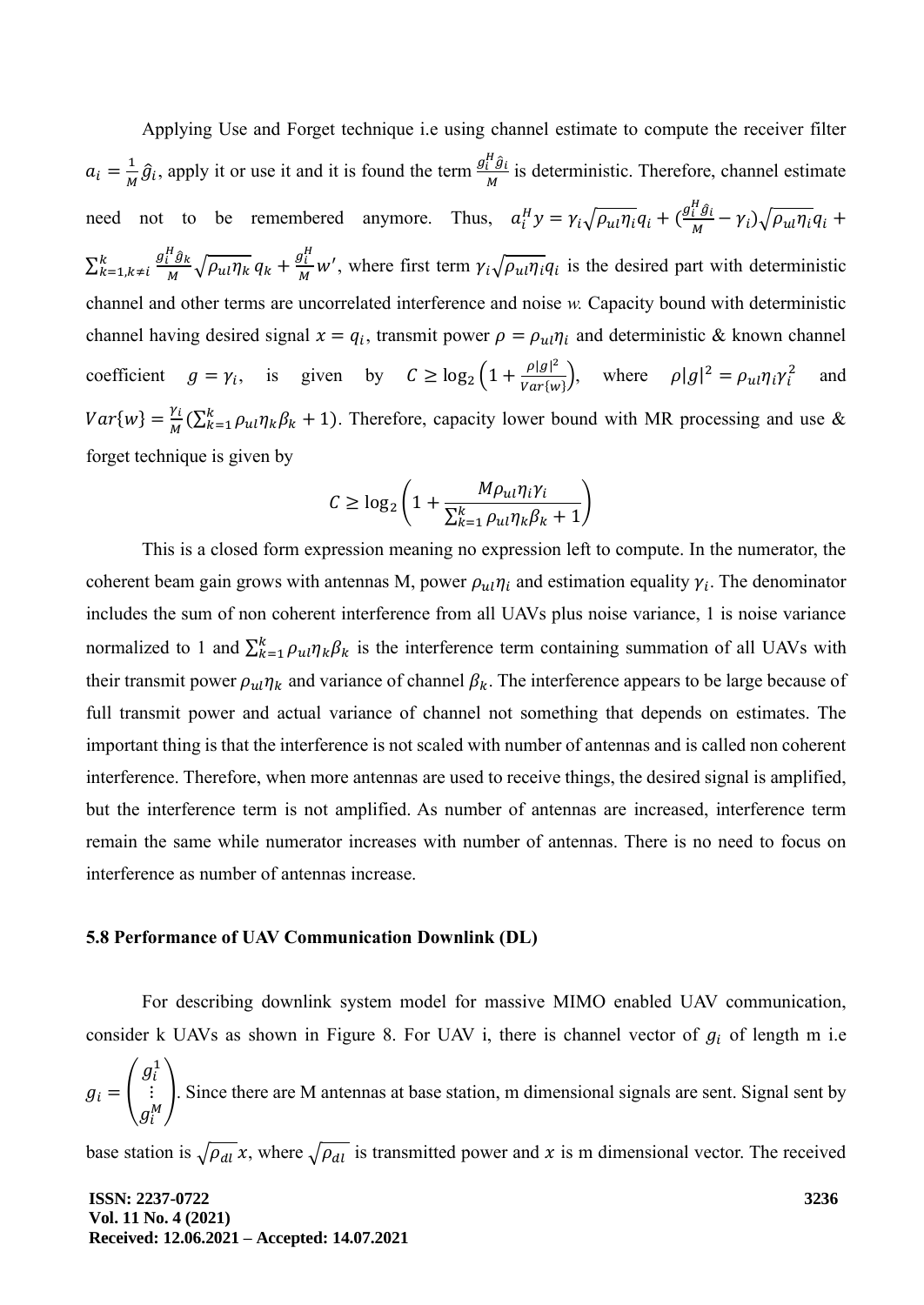signal at UAV i is given by  $y_i = \sqrt{\rho_{di}} g_i^T x + w_i$ , where  $\sqrt{\rho_{di}} x$  is transmitted signal,  $g_i$  is channel vector to users and additive noise  $w_i \sim CN(0,1)$ . Write these in matrix form  $y = \sqrt{\rho_{dl}} G^T x + w$  such

that 
$$
y = \begin{bmatrix} y_1 \\ \vdots \\ y_k \end{bmatrix} G = \begin{bmatrix} g_1^1 & \dots & g_K^1 \\ \vdots & \ddots & \vdots \\ g_1^M & \dots & g_K^M \end{bmatrix} x = \begin{bmatrix} x_1 \\ \vdots \\ x_M \end{bmatrix} w = \begin{bmatrix} w_1 \\ \vdots \\ w_k \end{bmatrix}
$$
. In *G* channel matrix, each column is one of

the channel from UAV to base station. This is same matrix as uplink but with transpose i.e inner product between  $g_i$  conjugate and x because each of the transmitted signal is multiplied by corresponding channel coefficient in  $g_i$ , so there is no complex computation here. The parameters are normalized i.e maximum power is  $\rho_{dl} E\{\|x\|^2\} \leq 1$ , channel of the user k  $g_k^1 \dots g_k^M \sim CN(0, \beta_k)$  and normalized noise  $w \sim \mathcal{CN}(0,I_k).$ 

#### **5.8.1 Linear Precoding**

Select the signal  $x$  that base station is going to transmit and its containing signals are supposed to be sent to all users i.e for UAV k, the message symbol is  $q_k$ . Now, select the transmitted signal  $x = \sum_{k=1}^{k} \sqrt{\eta_k} a_k q_k$  where, message symbol to UAV k is  $q_k$ ,  $E\{|q_k|^2\} = 1$  having zero mean, precoding vector  $a_k$ ,  $E\{\|a_k\|^2\} = 1$  and power control coefficient  $\eta_k \le 1$ . There are two different terms  $a_k \& \eta_k$ . There is a need to represent this scalar number  $q_k$  data symbol and map them to M different signals  $(x)$ in order to determine how signals are transmitted to different UAVs. That is where m dimensional precoding vector  $a_k$  is used. Thus,  $a_k$  is precoding vector of length m which tells the direction of signal sent to UAV k. It is ensured that precoding vector is normalized i.e  $E\{\|a_k\|^2\} = 1$ , squared norm on the average is 1. Since  $a_k$  is selected based on the estimates of random channels and is also a random variable, therefore average is needed.

The power needs to be allocated to different UAVs at base station. Therefore, power control coefficient  $\eta_k \leq 1$  and in addition to this, the total power at base station needs to be equal to  $\rho_{dl}$  i.e  $E\{\|x\|^2\} \leq 1$ . In addition to each of the  $\eta_k$  parameter  $\leq 1$ , actually the summation  $\leq 1$ , this is the power constraint that matters. Total power constraint is  $\sum_{k=1}^{k} \eta_k \leq 1$ . If total power for downlink is  $\rho_{dl}$ , then  $\eta_k$  parameter tells how the power is divided among UAVs and it is desired to have equal power to all UAVs  $\eta_k = 1/k$ , using whole power budget. Fixed value of  $\eta_k$ , is considered, but it can also be optimized.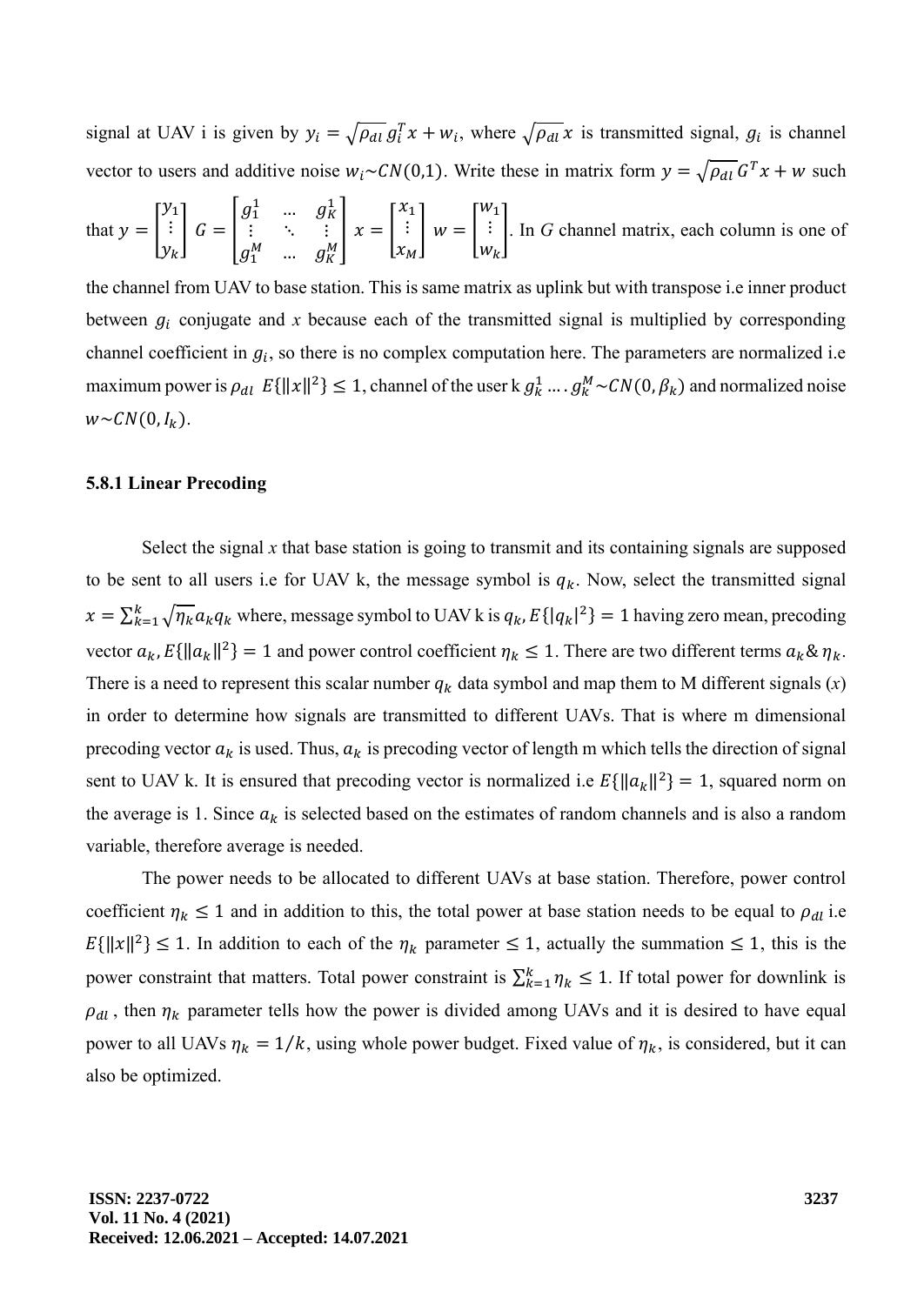#### **5.8.2 Downlink Capacity Lower Bound: UAV Communication**

To identify how much data can be transmitted to different UAVs, first check the capacity bound with deterministic channel as shown in Figure 14, having desired signal  $x$ , transmit power  $\rho$  and deterministic channel coefficient g known at receiver. Capacity is  $C \geq \log_2 \left(1 + \frac{\rho |g|^2}{Var\{h\}}\right)$  $\frac{P|g|}{Var\{w\}}$ , the received downlink signal is  $y = \sqrt{\rho_{dl}} G^T x + w$ , where  $x = \sum_{k=1}^{k} \sqrt{\eta_k} a_k q_k$ , total transmitted power is  $\rho_{dl}$ , division of the power between UAVs is denoted by  $\eta_k$ , precoding vector for UAV k is  $a_k$  and data transmitted towards UAV k is  $q_k$ . Thus,  $y_i = g_i^T (\sum_{k=1}^k \sqrt{\rho_{dl} \eta_k} a_k q_k) + w_i = \sqrt{\rho_{dl} \eta_i} g^T a_i q_i +$  $\sum_{k=1,k\neq i}^{k} \sqrt{\rho_{dl}\eta_k} g^T a_k q_k + w_i$ . Here, first term  $\sqrt{\rho_{dl}\eta_i} g^T a_i q_i$  is the desired signal and balance term is interference & noise. Problem is that receiver does not know  $g_i^T a_i$ . There is no mechanism in downlink for UAVs to know channels. No pilots are sent, as it is not necessary. Important thing is pilots are sent in one direction i.e in uplink so that channel estimation can be done and select precoding vector in such a way that inner product  $g_i^T a_i$  becomes predictable at receiver. The meaning of that could be different in different context. But when there are many antennas, inner product as precoding vector  $g_i^T a_i \approx E\{g_i^T a_i\}$  is known, where  $a_i$  is selected as function of estimate of channel vector which is approximately equal to its mean value when antennas are large. For example  $a_i = g_i^T$ , then  $g_i^T a_i = ||g_i||^2$  is equal to mean value because of channel hardening. The mean value is not random, it can be assumed that user knows this mean value, even if it does not know the particular realization. Therefore, use this expression  $E{g_i^T a_i}$  in received signal expression. Therefore, add and subtract expected value, which is similar to use and forget technique used in uplink.  $y_i = \sqrt{\rho_{di} \eta_i} g_i^T a_i q_i +$  $\sum_{k=1,k\neq i}^{k}\sqrt{\rho_{dl}\eta_{k}}\,g_{i}^{T}a_{k}q_{k}+w_{i}$ .  $y_i = \sqrt{\rho_{dl} \eta_i} E\{g_i^T a_i\} q_i + \sqrt{\rho_{dl} \eta_i} (g_i^T a_i - E\{g_i^T a_i\}) q_i +$  $\sum_{k=1,k\neq i}^{k} \sqrt{\rho_{dl} \eta_k} g_l^T a_k q_k + w_i$ , where first term is desired signal and balance terms are interference & noise. As the capacity is given by  $C \ge \log_2 \left(1 + \frac{\rho |g|^2}{Var{w}}\right)$  $\frac{p|g|}{Var{w}}$ , capacity lower bound with any precoding is given by  $C \geq \log_2 \left(1 + \frac{\rho_{dl} \eta_l |E[g_l^T a_l]|^2}{\sum_{l=1}^{\infty} \rho_{dl} \eta_l |E[g_l^T a_l]|^2}\right)$  $\sum_{k=1}^{1} \rho_{dl} \eta_k E\left\{ \left| g_i^T a_k \right|^2 \right\} + 1 - \rho_{dl} \eta_i \left| E\{ g_i^T a_i \} \right|^2$ ). In this expression as expectations are used, take average over small scale fading. Numerator is proportional to  $\left|E\{g_i^Ta_i\}\right|^2$  and denominator has sum of interferences proportional to  $E\left\{\left|g_i^Ta_k\right|^2\right\}$  from all UAVs plus noise variance. More the channel hardening, closer this will be to true capacity i.e expectation value will be closer to actual

realization achieved in coherence interval. No approximators are involved here, this expression can be used to find capacity lower bound for any precoding vector.

**ISSN: 2237-0722 Vol. 11 No. 4 (2021) Received: 12.06.2021 – Accepted: 14.07.2021**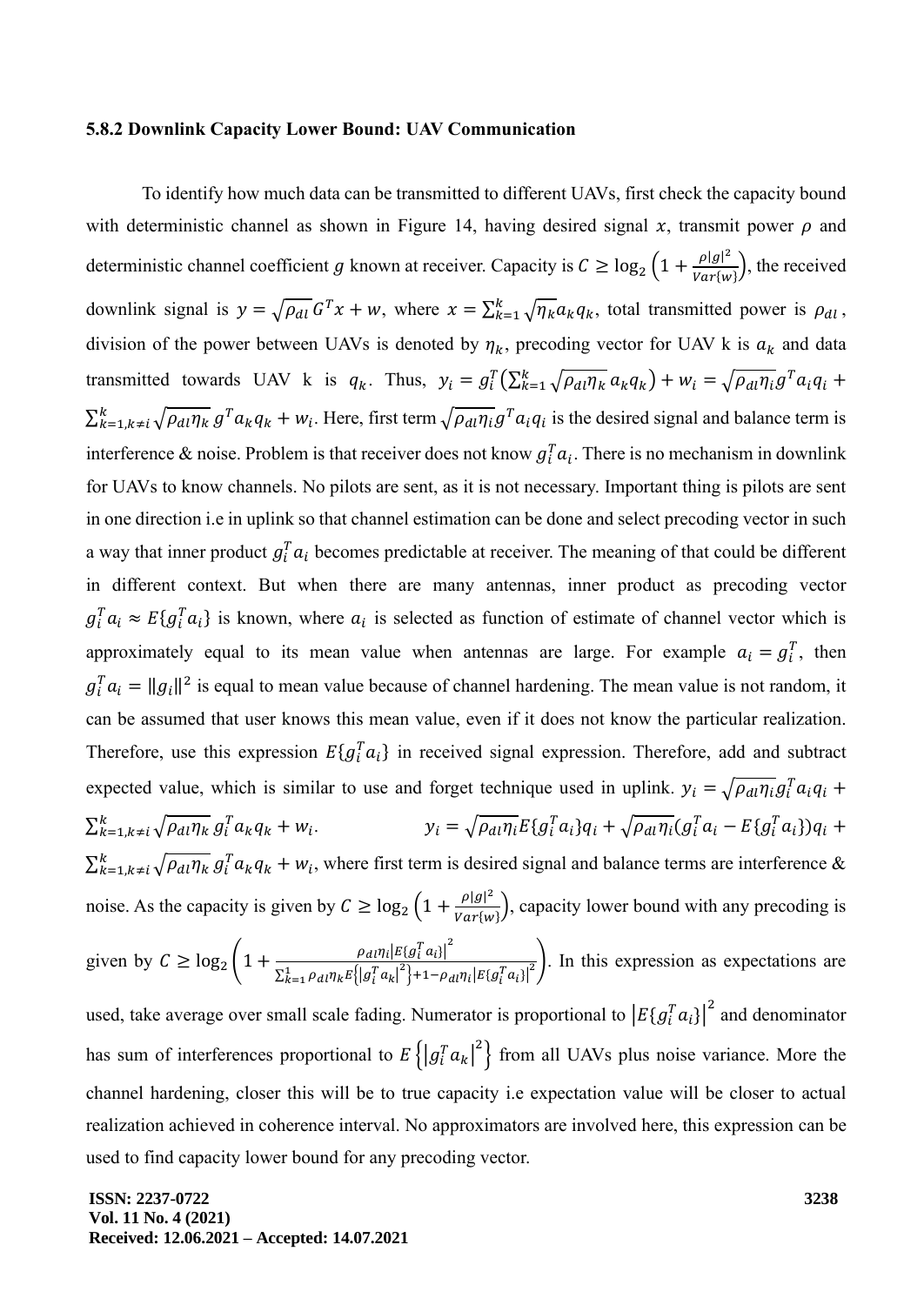Choice of precoding vector depends on few factors. In uplink, optimal type of receiver filter was derived (MMSE combining). It is easier in uplink because in uplink expression of capacity lower bound, SNR had one combining vector and it all depend on one combining vector. This is because base station is receiving signals from UAVs, one of the transmitting signal was differentiated from interference & noise and thus one filter for one UAV was selected. But in capacity lower bound for downlink, all precoding vectors are in the expression i.e  $a_i$  for UAV i and  $\sum a_k$  as sum of all UAVs. Therefore, all precoding vectors are to be selected jointly somehow and the choice made for one UAV will affect other UAV as well. So one choice of  $a_i$  might be focusing on one UAV and make its numerator as large as possible but it might also create lot of interference in terms of other UAVs. For selection of precoding vector, recall uplink processing. For MMSE receiver  $a_i = \sqrt{\rho_{ul} \eta_i} B_i^{-1} \hat{g}_i$ , and MR receiver  $a_i = \hat{g}_i$  where  $a_i$  is receiver filter,  $B_i^{-1}$  contains channel estimates of all other UAVs and noise along with estimation errors,  $\hat{g}_i$  contains channel estimate of UAV i.

Therefore, suggested precoding principle is to transmit in the direction where UAV is heard most clearly. Considering what was a good uplink processing, in which direction vectors should be pointed, so that good trade off between having strong signal and interference is obtained. So when transmission is being done back to the UAV, how we are processing uplink signal from corresponding UAV, should be considered and use that as guideline. Therefore, downlink precoding should be selected to be equal to corresponding uplink processing. Thus, downlink precoding scheme MMSE precoder  $a_i = c_i \sqrt{\rho_{ul} \eta_i} B_i^{-1} \hat{g}_i$  where  $c_i = \frac{1}{\sqrt{C_i} C_i}$  $\sqrt{E\left\{\left\|\sqrt{\rho_{ul}\eta_i}B_i^{-1}\hat{g}_i\right\|^2\right\}}$ . MR  $a_i = c_i \hat{g}_i$  where  $c_i = \frac{1}{\sqrt{E} \hat{g}_i}$  $\frac{1}{\sqrt{E\{\|\hat{g}_i\|^2\}}}$ . Earlier  $a_i$  was

considering about power. In downlink the power is considered,  $a_i$  need to have squared norm which on the average is equal to 1. Therefore, taking scaling factor  $c_i$  and compute the expected value of the squared norm of rest of it. Thus, making sure that  $a_i$  has norm which is equal to 1. Any of the precoding vector can be taken and put into capacity lower bound expression. Then compute the expectation to get capacity lower bound. In MMSE, the expectation can not be computed exactly, there is a need to run the simulation to approximate them. But in MR, expectation expression can be computed, but need to remember how to select the channel estimate.

For MMSE estimate of  $g_k^m$  from user k to antenna m. Estimate:  $\hat{g}_k^m = E\{g_k^m | Y_p' \}$  $\sqrt{\tau_p \rho_{ul}} \beta_k$  $\frac{\sqrt{\tau_p \rho_{ul}} \beta_k}{1 + \tau_p \rho_{ul} \beta_k} [Y'_p]_{mk} \sim CN(0, \gamma_k)$  where  $\gamma_k = \frac{\tau_p \rho_{ul} \beta_k^2}{1 + \tau_p \rho_{ul} \beta_k^2}$  $\frac{\tau_p \rho_{ul} \rho_k}{1 + \tau_p \rho_{ul} \beta_k}$ . Estimation error:  $\tilde{g}_k^m = \hat{g}_k^m - g_k^m \sim CN(0, \beta_k - 1)$  $\gamma_k$ ).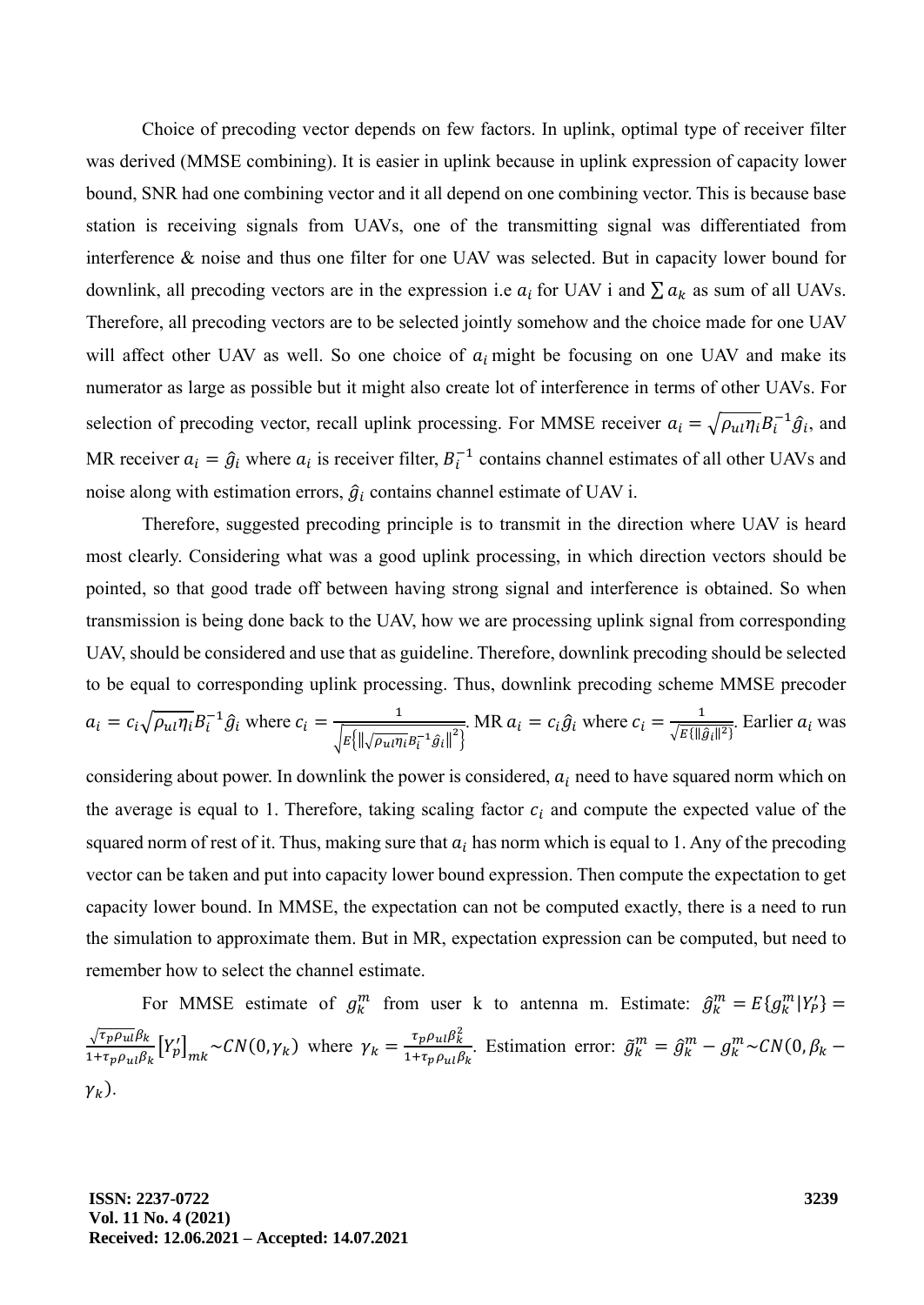#### **5.8.3 Downlink Capacity Lower Bound with MR Processing**

$$
C \ge \log_2\left(1 + \frac{M\rho_{dl}\eta_i\gamma_i}{\sum_{k=1}^1 \rho_{dl}\eta_k\beta_i + 1}\right) \ge \log_2\left(1 + \frac{M\rho_{dl}\eta_i\gamma_i}{\beta_i\sum_{k=1}^1 \rho_{dl}\eta_k + 1}\right),
$$
 here numerator  $M\rho_{dl}\eta_i\gamma_i$  is the

desired signal where coherent beamforming gain grows with antennas M, power  $\rho_{dl}\eta_i$  and estimation equality  $\gamma_i$ . Denominator  $\sum_{k=1}^1 \rho_{dl} \eta_k \beta_i + 1$  is sum of non coherent interference plus noise variance which does not grow with number of antennas. The interference between UAVs does not grow with number of antennas. Therefore, it is beneficial to have large number of antennas because desired signal get beamforming gain but not interference term.

Uplink capacity lower bound: 
$$
C \ge \log_2 \left( 1 + \frac{M \rho_{ul} \eta_i \gamma_i}{\sum_{k=1}^k \rho_{ul} \eta_k \beta_k + 1} \right)
$$
  
Downlink Capacity lower bound:  $C \ge \log_2 \left( 1 + \frac{M \rho_{dl} \eta_i \gamma_i}{\beta_i \sum_{k=1}^l \rho_{dl} \eta_k + 1} \right)$ 

Uplink and downlink expressions of capacity lower bound have same structure. However, the differences are in terms of uplink and downlink interference. Uplink interference is from UAVs  $(\beta_1 \cdots \beta_k)$  i.e interference from UAV k goes through the channel of UAV k to the base station. Downlink interference is from base station  $(\beta_i)$  i.e all interference is from same point or base station, even if the signals are meant for another UAV, it is going to go through the channel from base station to UAV i that is being considered. Thus,  $\beta_i$  comes before summation term. Uplink interference comes from different UAVs through different channels to base station. In downlink, all interference is coming through the same channel from base station.

Channel capacity is the performance metric for analyzing any communication system. Uplink and downlink Channel capacities of Massive MIMO enabled UAV communications, have been evaluated in this paper. This will help in further study and research on specific issues of enhancing UAV communications.

#### **6. Numerical Results and Key Insights**

We now carry out the performance analysis of uplink of UAVs by considering a single cell scenario having cell area of approximately 0.25 Km x 0.25 Km with one base station. The base station has the capability of mounting antennas as per selection of different antenna techniques. The values of various parameters considered in the set up are given in Table 1 below.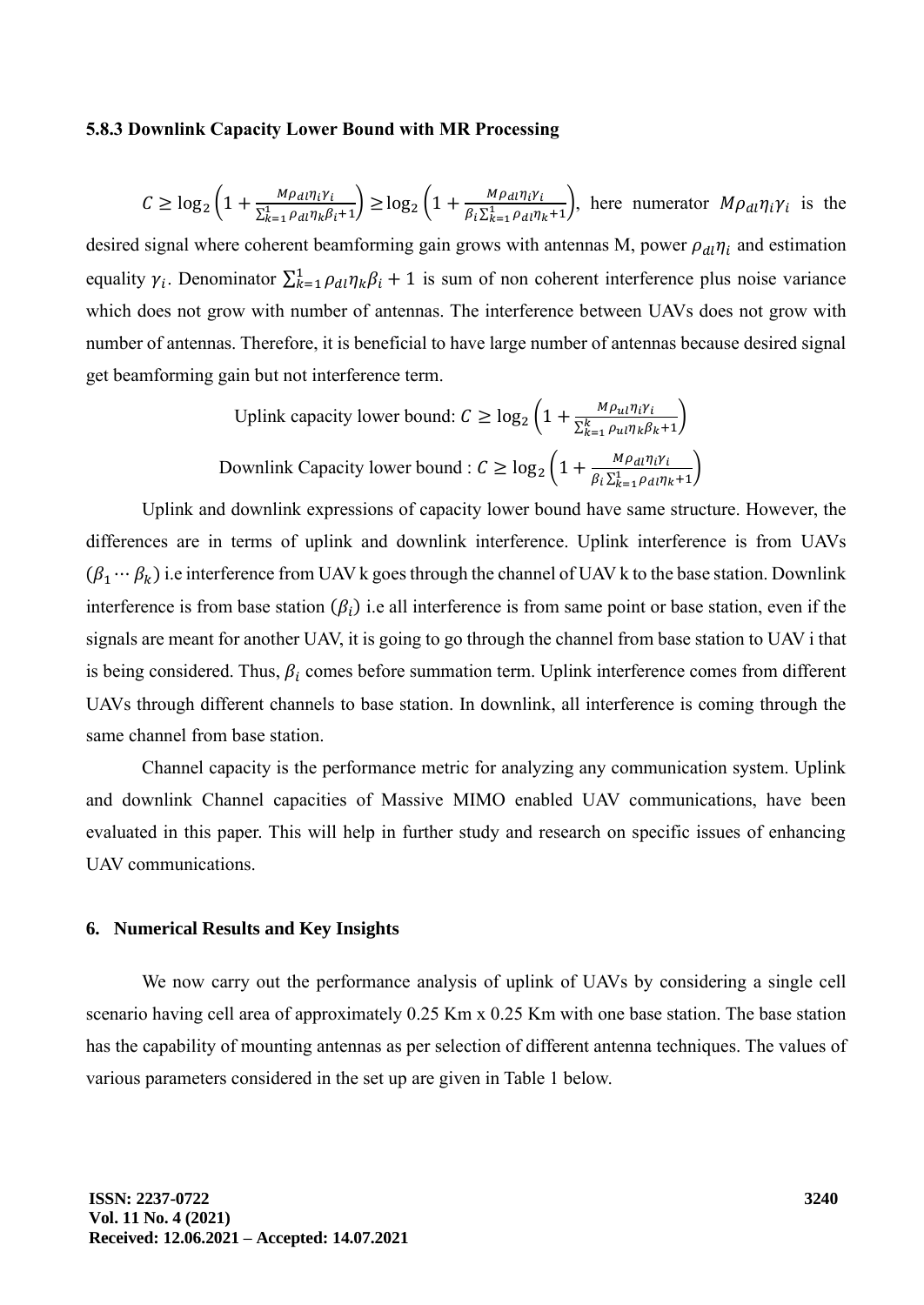| Table 1                              |              |
|--------------------------------------|--------------|
| Parameter                            | <b>Value</b> |
| Number of cells                      |              |
| Number of base stations              | 1            |
| Number of antennas per base          | M            |
| station                              |              |
| Number of UAVs per cell (K)          | 2            |
| Channel gain $(\beta)$               | $-100$ dB    |
| Noise variance $(N_0)$               | $-80$ dBm    |
| Uplink transmit power                | 20 dBm       |
| Length of pilot sequences $(\tau_P)$ | 10           |
| Variance of true channel $(\beta_i)$ | 10dB         |
| Power control coefficient $(\eta_i)$ |              |
|                                      |              |

# **6.1 Effect of different Antenna Techniques on Performance of UAV Communication Links**

Various antenna techniques considered with their base station antenna configuration are SIMO having single antenna, point to point MIMO having 2 antennas, MU-MIMO having 8 antennas and massive MIMO having 100 antennas. Performance analysis of communication link of UAV has been carried out by comparing channel capacity of these antenna techniques. Figure 15 shows that channel capacity increases with increase in antennas at base station. Massive MIMO having 100 antennas at base station provides maximum channel capacity.

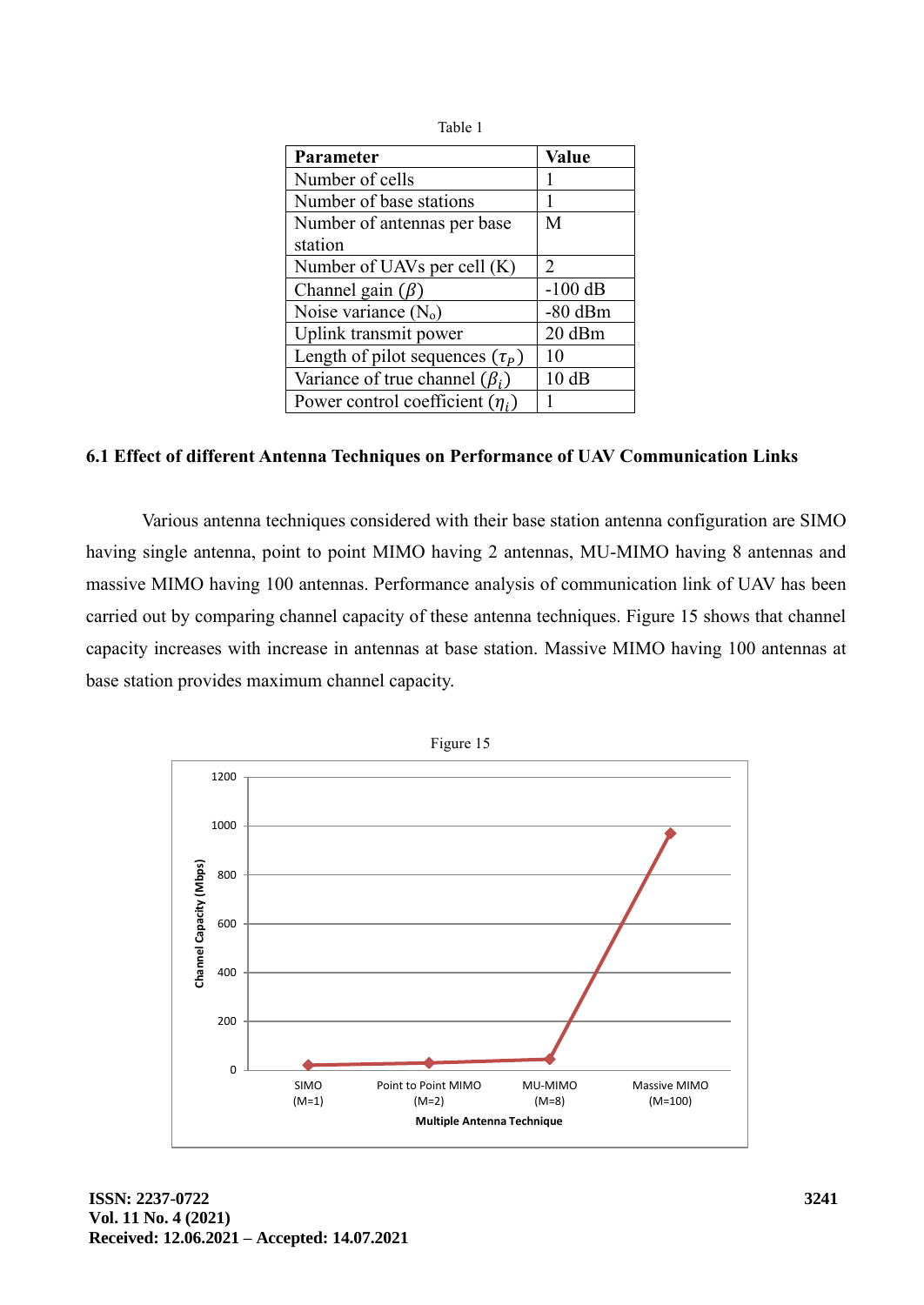# **6.2 Effect of Change in Uplink Transmit Power on UAV Communication Links of Various Antenna Techniques**

As shown in Figure 16, the channel capacities of UAV uplink communication increases with increase in transmit power level of UAV. There is substantial difference between massive MIMO channel capacities at different uplink transmission power levels when compared to other multiple antenna techniques.



# **6.3 Effect of Change in Variance of True Channel in Massive MIMO Enabled UAV Communication Link**

When the variance of true channel is increased from 10 dB to 40 dB, the performance of massive MIMO based UAV communication link also increases. The same is depicted in Figure 17.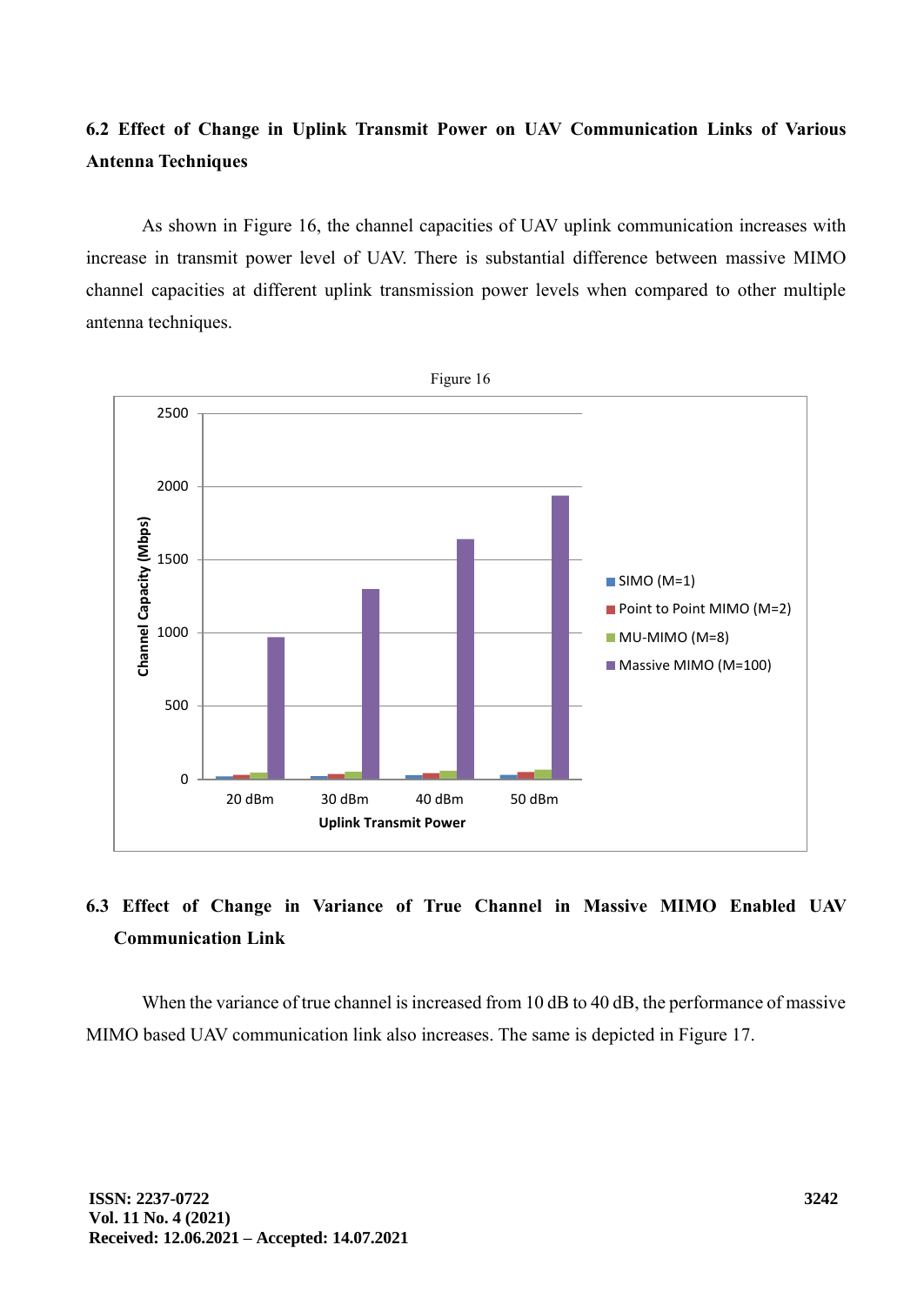

# **6.4 Effect of increase in Number of Antennas on Massive MIMO enabled UAV Communication Link**

Figure 18 shows that the performance of massive MIMO based UAV communication link increases exponentially with increase in number of base station antennas.

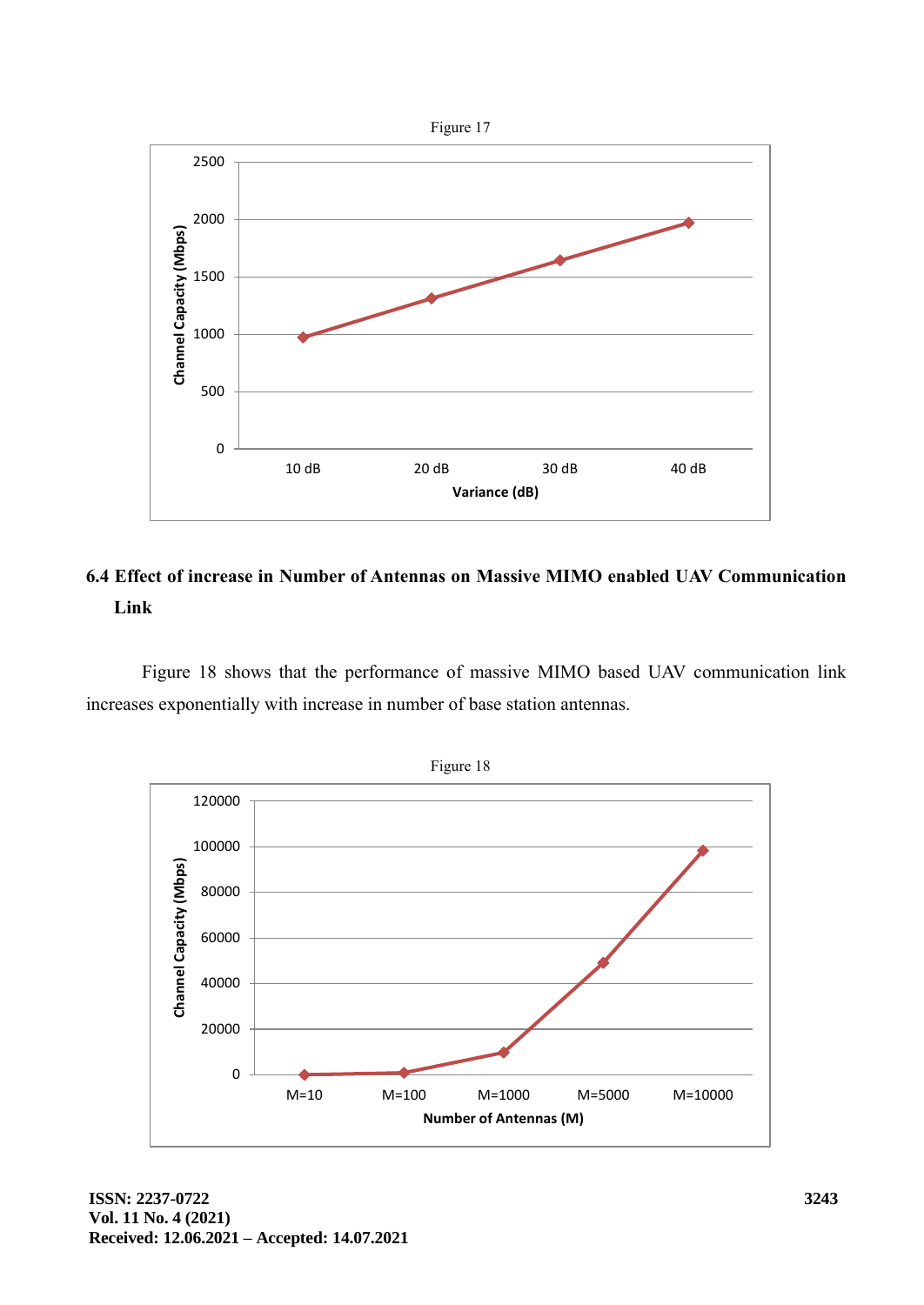#### **7. Conclusion**

This paper has surveyed various aspects of provisioning of cellular communication support to UAVs. It has brought out the opportunities, challenges and inadequacies of integrating UAVs with existing cellular networks. By utilizing multiple antennas at ground base stations, these inadequacies of existing cellular networks can be mitigated. Utilization of multiple antennas in cellular networks offers wider coverage, higher data rates and security in wireless connectivity to UAVs. This paper brings out performance evaluation of UAV communication links using basic multiple antenna techniques and covers short comings of using point to point MIMO and MU-MIMO. However, this paper is particularly focused on massive MIMO based connectivity to UAVs. Utilization of hundreds of antennas at base station of massive MIMO based cellular networks, enhances the performance of communication links of UAV with base station. Enhanced performance of communication links generates plethora of opportunities for UAV operations and applications.

## **8. Compliance with Ethical Standards**

FUNDING: No specific grant has been received for this research from any commercial, public or non-profit funding agencies.

CONFLICT OF INTEREST: It is declared by authors that there is no conflict of interest.

ETHICAL APPROVAL: No study with human participants executed by any of the authors is included in this article.

INFORMED CONSENT: Not applicable.

#### **References**

Hayat, Yanmaz, and Muzaffar, "Survey on unmanned aerial vehicle networks for civil applications: A communications viewpoint," *IEEE Communications Surveys Tutorials,* vol. 18, no. 4, pp. 2624–2661, 2016.

Gupta, Jain, and Vaszkun, "Survey of important issues in UAV communication networks," *IEEE Communications Surveys Tutorials,* vol. 18, no. 2, pp. 1123–1152, 2016.

Y. Zeng, R. Zhang, and T. Lim, "Wireless communications with UAVs: Opportunities and challenges," *IEEE Communications Magazine,* vol. 54, no. 5, pp. 36–42, 2016.

Akram, Markantonakis, Mayes, Habachi, Sauveron, Steyven, and Chaumette, "Security, privacy and safety evaluation of dynamic and static fleets of UAVs," *IEEE Conference,* Sept. 2017, pp. 1–12.

M. Mozaffari, W. Saad, M. Bennis, Y. Nam, and M. Debbah, "A tutorial on UAVs for wireless networks: Applications, challenges, and open problems," *CoRR,* 2018.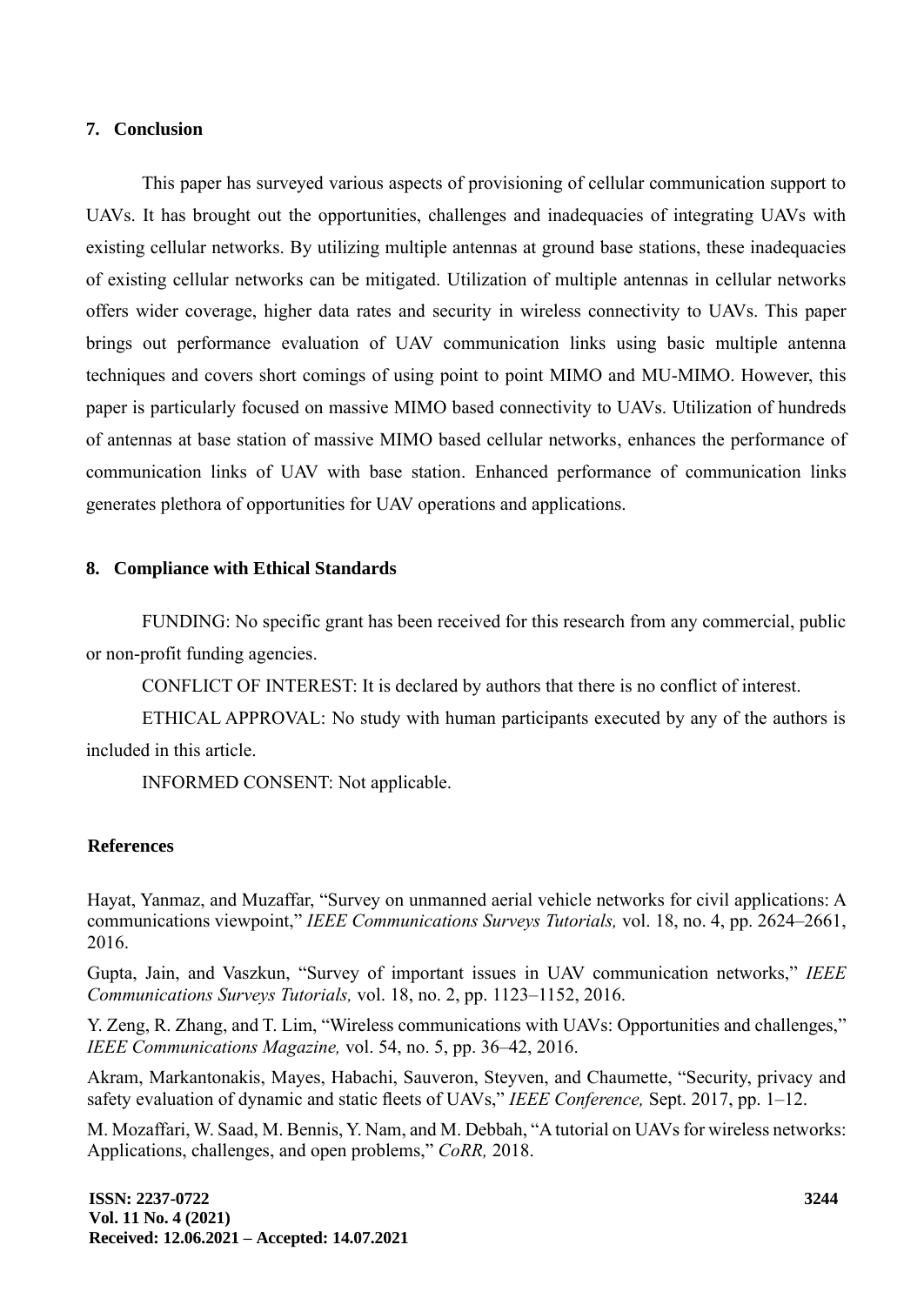[Online]. Available: http://arxiv.org/abs/1803.00680

Asadpour, Van den Bergh, Giustiniano, Hummel, Pollin, and Plattner, "Micro aerial vehicle networks: An experimental analysis of challenges and opportunities," *IEEE Communications Magazine,* vol. 52, no. 7, pp. 141–149, July 2014.

Mozaffari, Saad, Bennis, and Debbah, "Mobile unmanned aerial vehicles (UAVs) for energy-efficient Internet of Things communications," *IEEE Communication.,* vol. 16, pp. 7574–7589, 2017.

Li, Fei, Dai and Zhang, "Secrecy-optimized resource allocation for UAV-assisted relaying networks," *IEEE GLOBECOM, UAE,* Dec. 2018, pp. 1–6.

Zeng, Lyu, and Zhang, "Cellular-connected UAV: Potentials, challenges and promising technologies," arXiv preprint arXiv:1804.02217, 2018.

Mozaffari, Kasgari, Saad, Bennis, and Debbah, "Beyond 5G with UAVs: Foundations of a 3D wireless cellular network," *IEEE Communication, Early Access,* https://ieeexplore.ieee.org.

Lin, Wiren, Euler, Sadam, Maattanen and Muruganathan, "Mobile Network Connected Drones: Field Trials, Simulations, and Design Insights," *IEEE Vehicular Technology Magazine.* Available at http://arxiv.org/abs/1801.10508.

Shi, Zhou, Li, Xu, Zhang, and Shen, "UAV assisted vehicular networks: Architecture, challenges and opportunities," *IEEE Network,* vol. 32, pp. 130–137, 2018.

Mozaffari, Saad, Bennis, Nam, and Debbah, "A tutorial on UAVs for wireless networks: Applications, challenges, and open problems," arXiv preprint arXiv:1803.00680, 2018.

Gupta, Jain, and Vaszkun, "Survey of important issues in UAV communication networks," *IEEE Communication. Surveys Tutorials,* vol. 18, pp. 1124–1152, 2016.

Motlagh, Taleb, and Arouk, "Low-altitude UAV based IoT services: Comprehensive survey and future perspectives," *IEEE IoT,* vol. 3, pp. 900– 922, 2016.

Krishna and Murphy, "A review on cyber security vulnerabilities for UAVs", *In Proc. IEEE Symposium on Safety, Security and Rescue Robotics (SSRR),* China, 2017, pp. 194–199.

Jiang and Han, "Routing protocols for unmanned aerial vehicles," *IEEE Communication,* vol. 56, pp. 59–63, 2018.

Khawaja, Guvenc, Matolak, Fiebig, and Schneckenberger, "A survey of air-to-ground propagation channel modeling for unmanned aerial vehicles," arXiv preprint arXiv:1801.01656.

Khuwaja, Chen, Zhao, Alouini, and Dobbins, "A survey of channel modeling for UAV communications," *IEEE Communication. Surveys Tutorials,* vol. 20, pp. 2805–2821, 2018.

Lu, Bagheri, James and Phung, "Wireless charging techniques for UAVs: A review, reconceptualization, and extension," *IEEE Access,* vol. 6, 2018.

Cao, Yang, Alzenad, Xi, Wu, and Yanikomeroglu, "Airborne communication networks: A survey," *IEEE Communications,* vol. 36, pp. 1905–1925, 2018.

Prabhu Chandhar, Danyo Danev, and Erik G. Larsson, "Massive MIMO for Communications with Drone Swarms", arXiv:1701.01039v2, 2017.

Bor-Yaliniz and Yanikomeroglu, "The new frontier in RAN heterogeneity: Multi-tier drone-cells," *IEEE Commun.,* vol. 54, pp. 48–55, 2016.